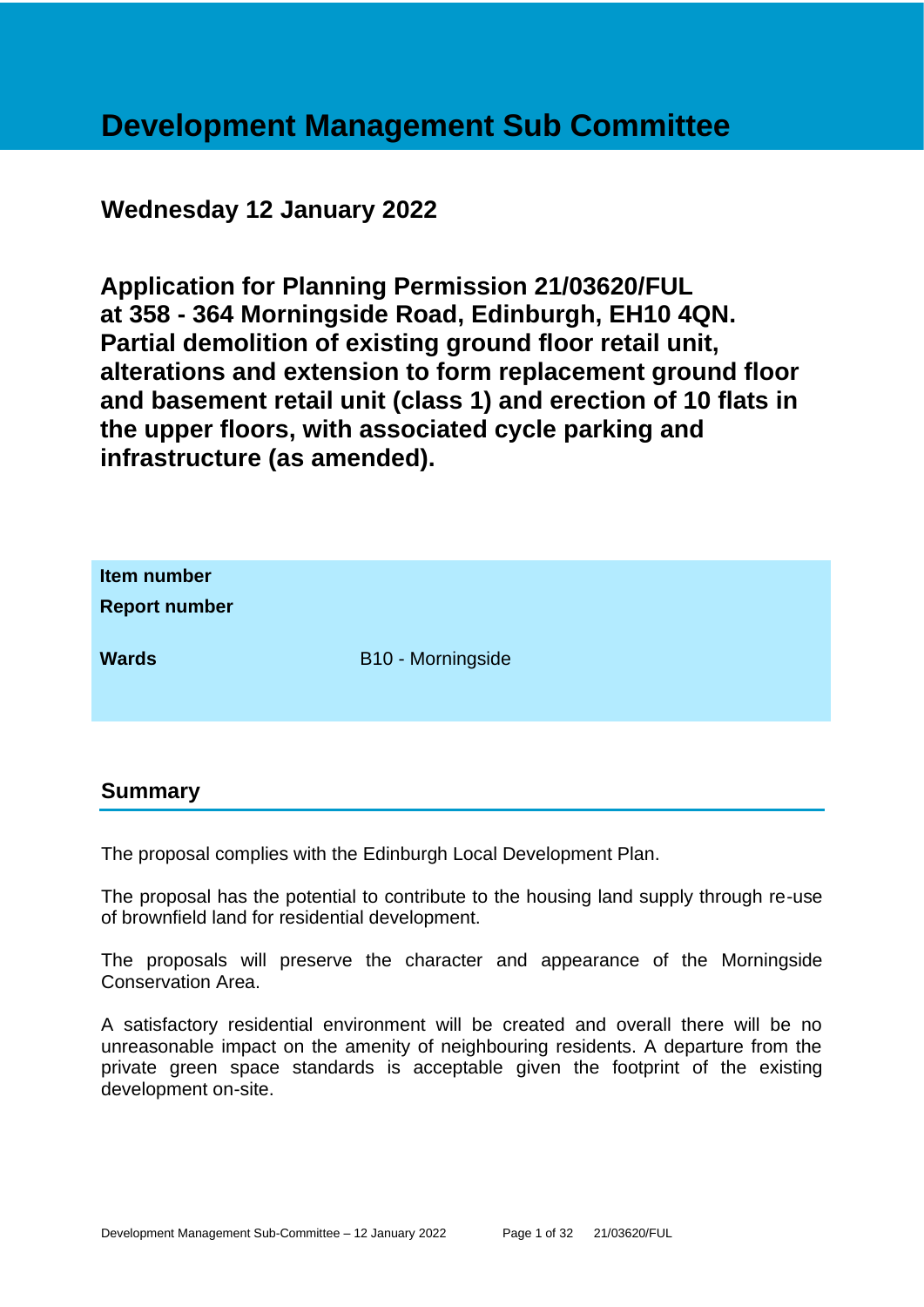A reduced reliance on car usage is encouraged and promotion of sustainable modes of transport through appropriately designed cycle provision is supported. No specific road or pedestrian safety issues will occur as a result. The proposal minimises environmental resource use and incorporates sustainable features.

The proposal complies with the policy principles of sustainable development set out in Scottish Planning Policy (SPP). There are no other material considerations which outweigh this conclusion.

# **Links**

| <b>Policies and guidance for</b> | LDPP, LHOU01, LHOU02, LHOU03, LHOU04, LEN05, |
|----------------------------------|----------------------------------------------|
| this application                 | LEN06, LEN09, LEN12, LEN21, LDES01, LDES02,  |
|                                  | LDES03, LDES04, LDES05, LDES06, LDES07,      |
|                                  | LDES13, LRET03, LTRA02, LTRA03, LTRA04, NSG, |
|                                  | NSLBCA, NSGD02, SPP, OTH, CRPMON,            |
|                                  |                                              |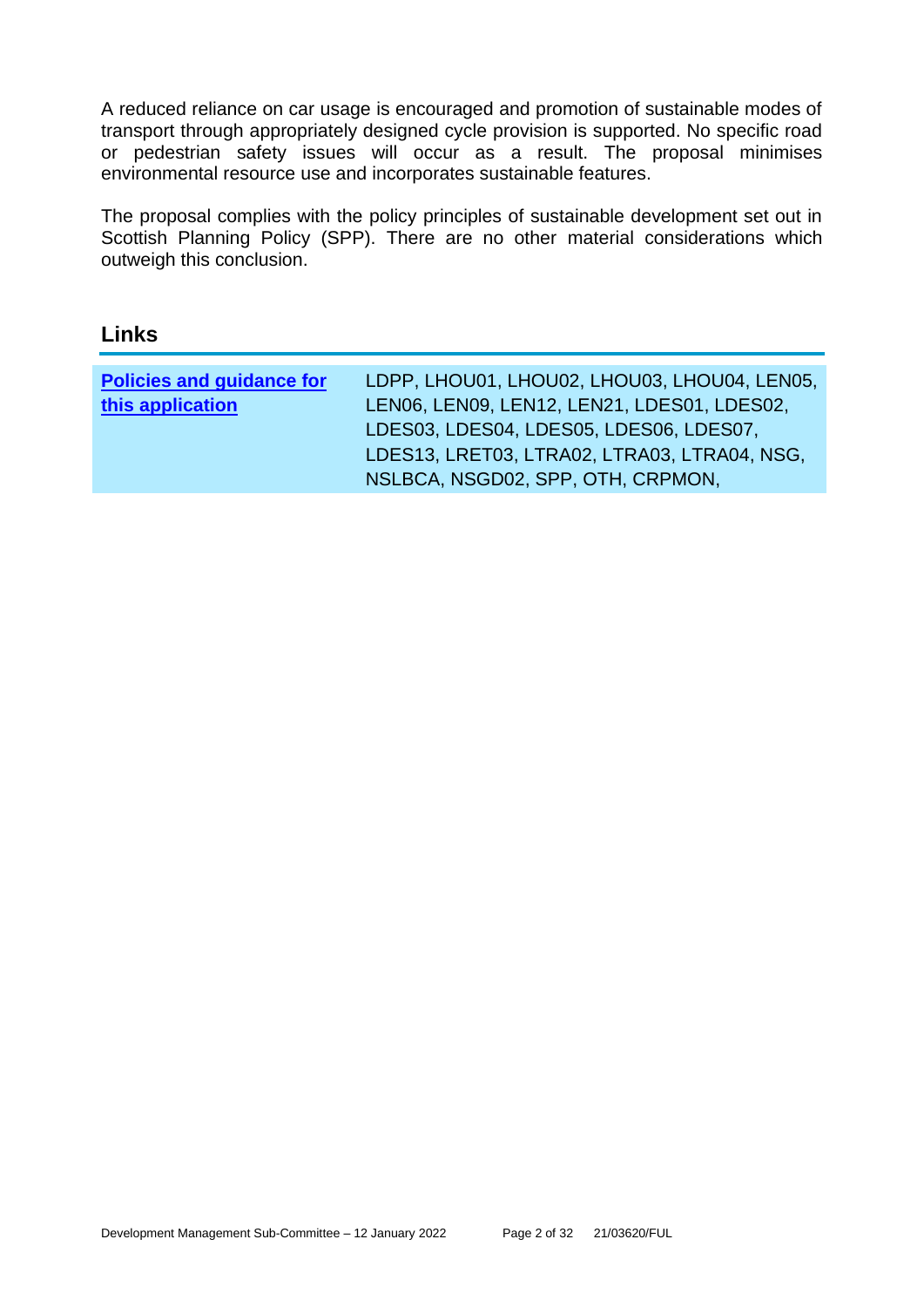# **Report**

**Application for Planning Permission 21/03620/FUL at 358 - 364 Morningside Road, Edinburgh, EH10 4QN. Partial demolition of existing ground floor retail unit, alterations and extension to form replacement ground floor and basement retail unit (class 1) and erection of 10 flats in the upper floors, with associated cycle parking and infrastructure (as amended).**

# **Recommendations**

**1.1** It is recommended that this application be Granted subject to the details below.

# **Background**

#### **2.1 Site description**

The application site is on the west side of Morningside Road and contains a retail unit at ground / basement floor, currently occupied by Sainsburys. There was originally a tenement building on the site that was demolished in the 1960s. It is therefore an infill site, between two tenements on either side of varying height. There are some remnants of the previous tenement in situ, with the outline of previous windows evident on a stone structure above the ground floor.

To the west side of the site, are the rear gardens of tenements on Maxwell Street and Morningside Road.

The footprint of the existing retail unit covers the majority of the site at ground floor level. There is a pedestrian lane to the northern boundary, which has fire exits from adjacent buildings. There is a basement level below which does not take up the full footprint of the ground floor. Part of the ground floor and basement lie below the adjacent tenement to the south.

The site is located within Morningside/Bruntsfield Town Centre and is characterised by commercial units at ground floor with residential above primarily in the form of large Victorian tenement buildings. Morningside Road is a main arterial route into the city centre and a busy shopping thoroughfare which is well served by buses.

This application site is located within the Morningside Conservation Area.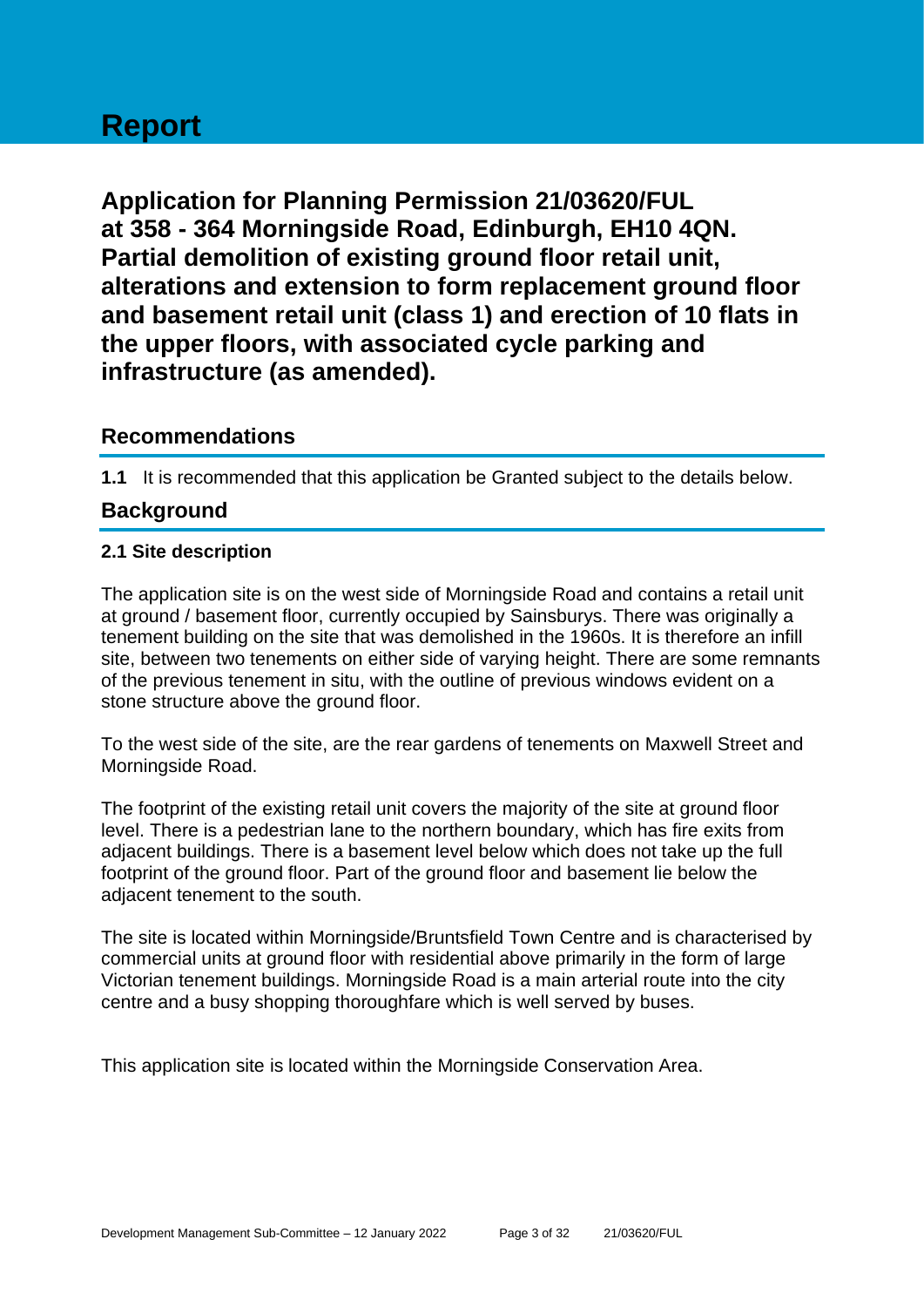## **2.2 Site History**

23 December 2010 - Planning permission granted for shopfront alterations and rear extension of existing retail units (application reference 10/03161/FUL)

21 January 2011 Planning permission varied for shopfront alterations and rear extension of existing retail units (application reference 10/03161/VARY)

11 November 2013 - Planning permission granted to alter and extend ground and basement shop units and erect a residential tenement above, but legal agreement not signed, and the application was subsequently withdrawn (application reference 08/03475/FUL)

# **Main report**

#### **3.1 Description of the Proposal**

The proposal is to demolish part of the ground floor commercial unit and the remainder of the upper floor tenement elevation.

The replacement building will reinstate residential development on the site. A retail unit will be retained at ground floor level linked to the existing basement.

A new stair and lift core will be formed to the rear of the site to provide access to five storeys of flats above. The flats will have main door access from Morningside Road. The pedestrian pend to the north boundary will be retained as this provides fire exits from adjacent buildings. The five upper levels will have ten 2 bedroom flats in total with two units at each level. The internal size of these flats will range from 73 sqm to 83 sqm.

The proposed retail unit will have large glazed openings facing onto Morningside Road.

The residential development will be a contemporary modern design. The front elevation will be constructed externally in ashlar sandstone with a recessed upper floor in dark grey zinc cladding with a steel balustrade. Single and double pane windows with Juliet balconies will face onto the street.

The rear elevation will be finished in render with smaller, rectangular windows facing onto the communal gardens of adjacent tenement buildings.

#### Supporting Information

The following documents have been submitted and can be viewed on Planning and Building Standards On-line Services.

- − Air Quality Report
- − Design Statement
- − Energy Strategy
- − Planning Statement
- − Noise Impact Assessment
- − Sustainability Statement Form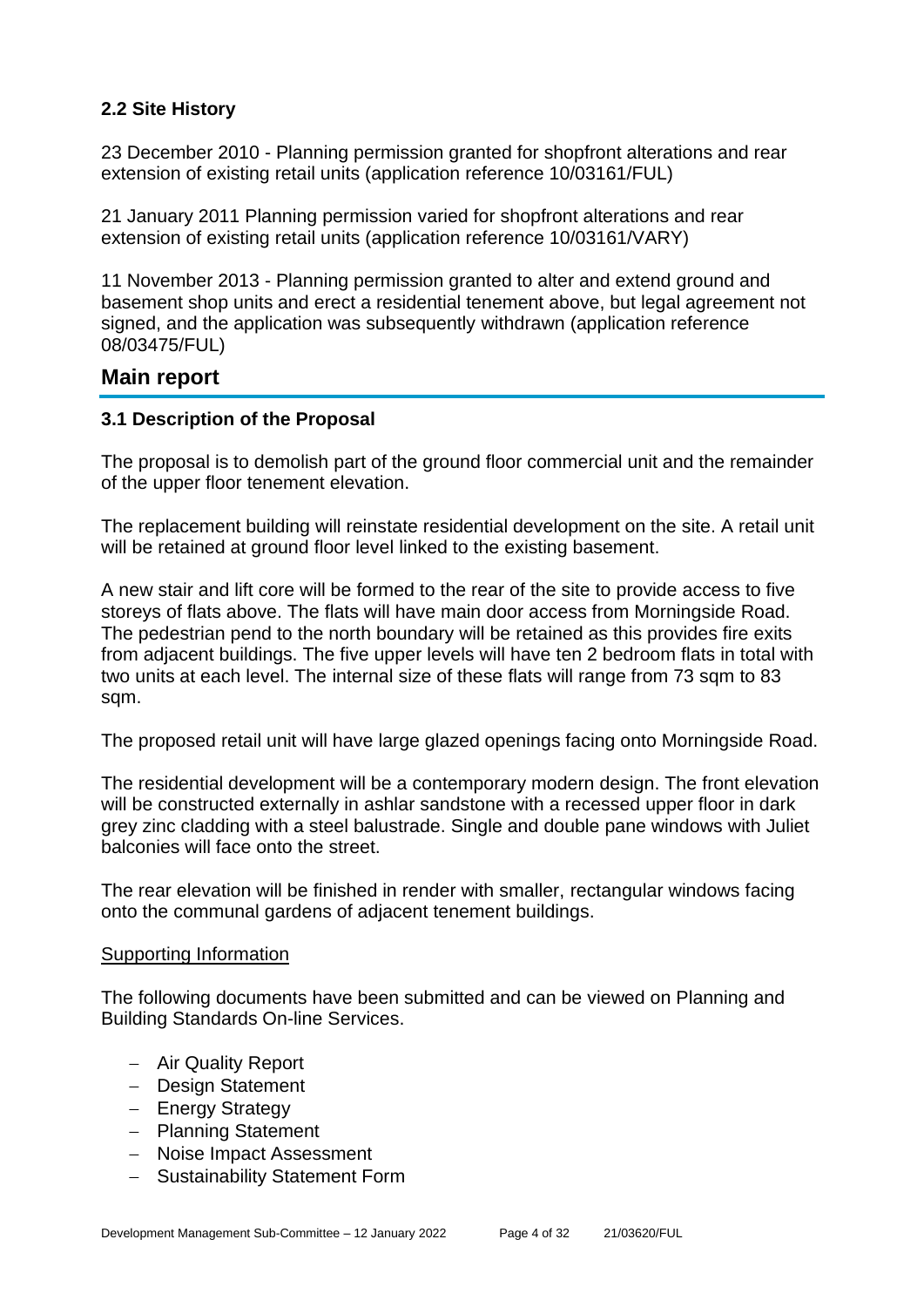- − Daylight and Sunlight Assessment
- − Flood Risk Assessment and Drainage Strategy
- − 3D Visualisations

#### Revised Scheme

The original submission has been revised as per the following.

- − Cycle provision increased from 12 bike racks to 22 spaces via double cycle **lockers**
- − Solar panels added to roof
- − Detail of external roof and render finishes added and roof form of rear stair core reduced
- − Window glazing and floor specifications added

#### **3.2 Determining Issues**

Due to the proposed development falling within a conservation area Section 64 of the Planning (Listed Buildings and Conservation Areas) (Scotland) Act 1997 applies. It provides that there is a strong presumption against granting planning permission for development which would conflict with the objective of preserving or enhancing the character or appearance of the conservation area. This report will first consider:

- − Would the development conflict with the objective of preserving or enhancing the character or appearance of the conservation area?
- − If it would, are there any significant public interest advantages of the development which can only be delivered at the scheme's proposed location that are sufficient to outweigh the strong presumption against granting planning permission?

This report will then consider the proposed development under Sections 25 and 37 of the Town and Country Planning (Scotland) Act 1997 (the 1997 Act):

Do the proposals comply with the development plan?

If the proposals do comply with the development plan, are there any compelling material considerations for not approving them?

If the proposals do not comply with the development plan, are there any compelling material considerations for approving them?

In the assessment of material considerations this report will consider:

the Scottish Planning Policy presumption in favour of sustainable development, which is a significant material due to the development plan being over 5 years old;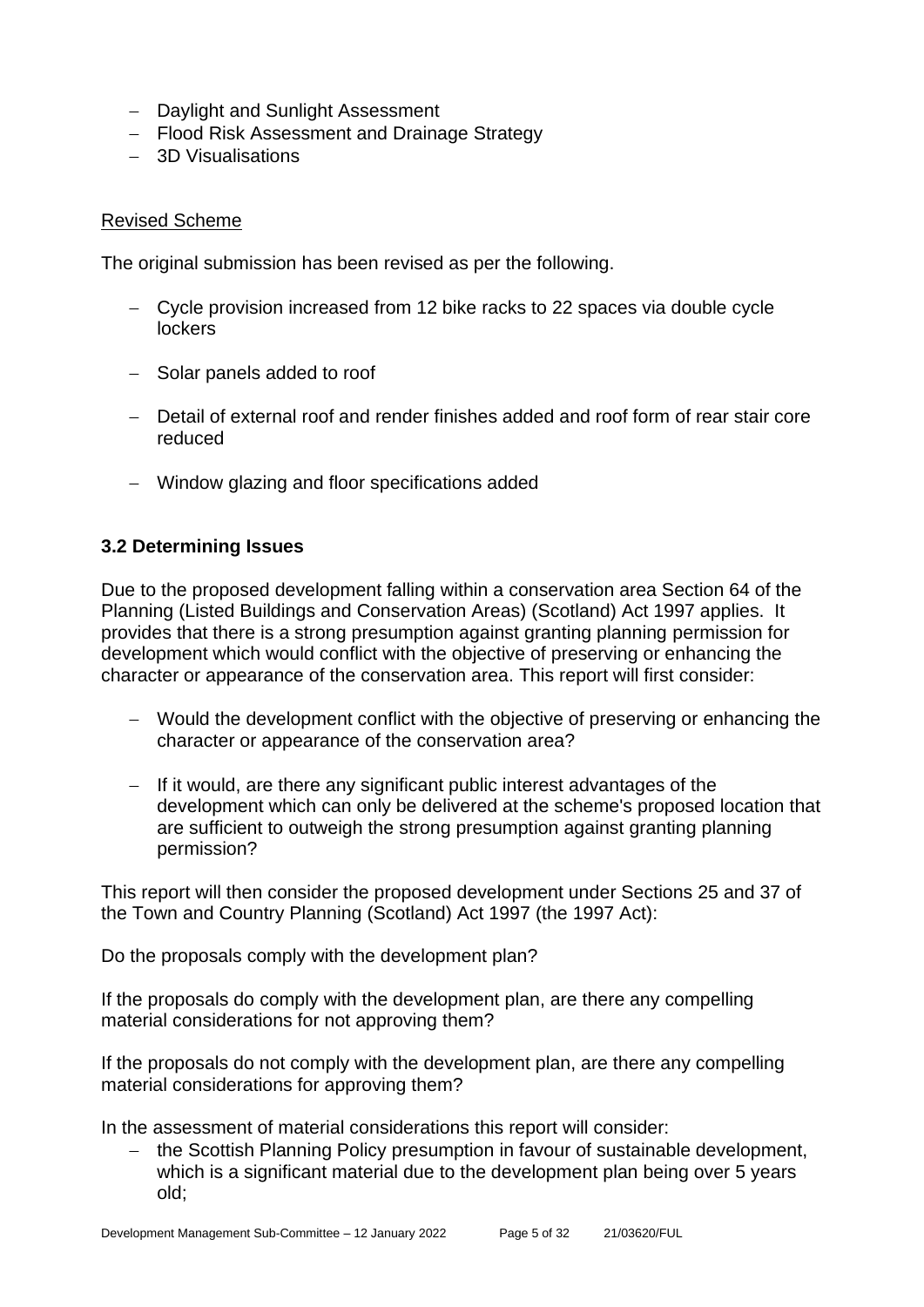- − equalities and human rights
- − public representations and
- − any other identified material considerations.

#### **3.3 Assessment**

To address these determining issues, the Committee needs to consider whether:

- a) the proposals will have an adverse impact on the character and appearance of the conservation area;
- b) the proposal is acceptable in principle;
- c) the proposal is of an acceptable scale, form and design;
- d) the proposal will provide satisfactory amenity for future residents and will not adversely affect neighbouring amenity;
- e) the proposal will have transport impacts;
- f) the proposal has ecological implications and will not result in the loss of trees worthy of retention;
- g) other matters raised have been addressed;
- h) all other material considerations raised have been addressed;
- i) the proposal raises matters of equality or human rights;
- j) material comments raised have been addressed.

#### a) Character and Appearance of the Conservation Area

Section 64(1) of the Planning (Listed Buildings and Conservation Areas) (Scotland) Act 1997 states:

*In exercise, with respect to any buildings or other land in a conservation area, of any powers under any of the provisions in subsection (2), special attention shall be paid to the desirability of preserving or enhancing the character or appearance of that area.*

LDP Policy Env 5 (Conservation Areas - Demolition of Buildings), states proposals for the demolition of unlisted buildings within a conservation area but considered to make a positive contribution to the character of the area will only be permitted in exceptional circumstances and after taking into account considerations set out in Env 2.

Further, that proposals for demolition of any building within a conservation area, will not normally be permitted unless a detailed planning application is approved for a replacement building which enhances or preserves the character of the area.

LDP Policy Env 6 (Conservation Areas)- states that development within a conservation area will be permitted which preserves or enhances the special character or appearance of the conservation area and is consistent with the relevant character appraisal.

The Morningside Conservation Area Character Appraisal emphasises that the architectural character of the conservation area is largely composed of Victorian and Edwardian villas and terraces which form boundaries to extensive blocks of private open space. The villa streets are complemented by the profusion of mature trees, extensive garden settings, stone boundary walls and spacious roads. The villas which are in variety of architectural styles are unified by use of local building materials.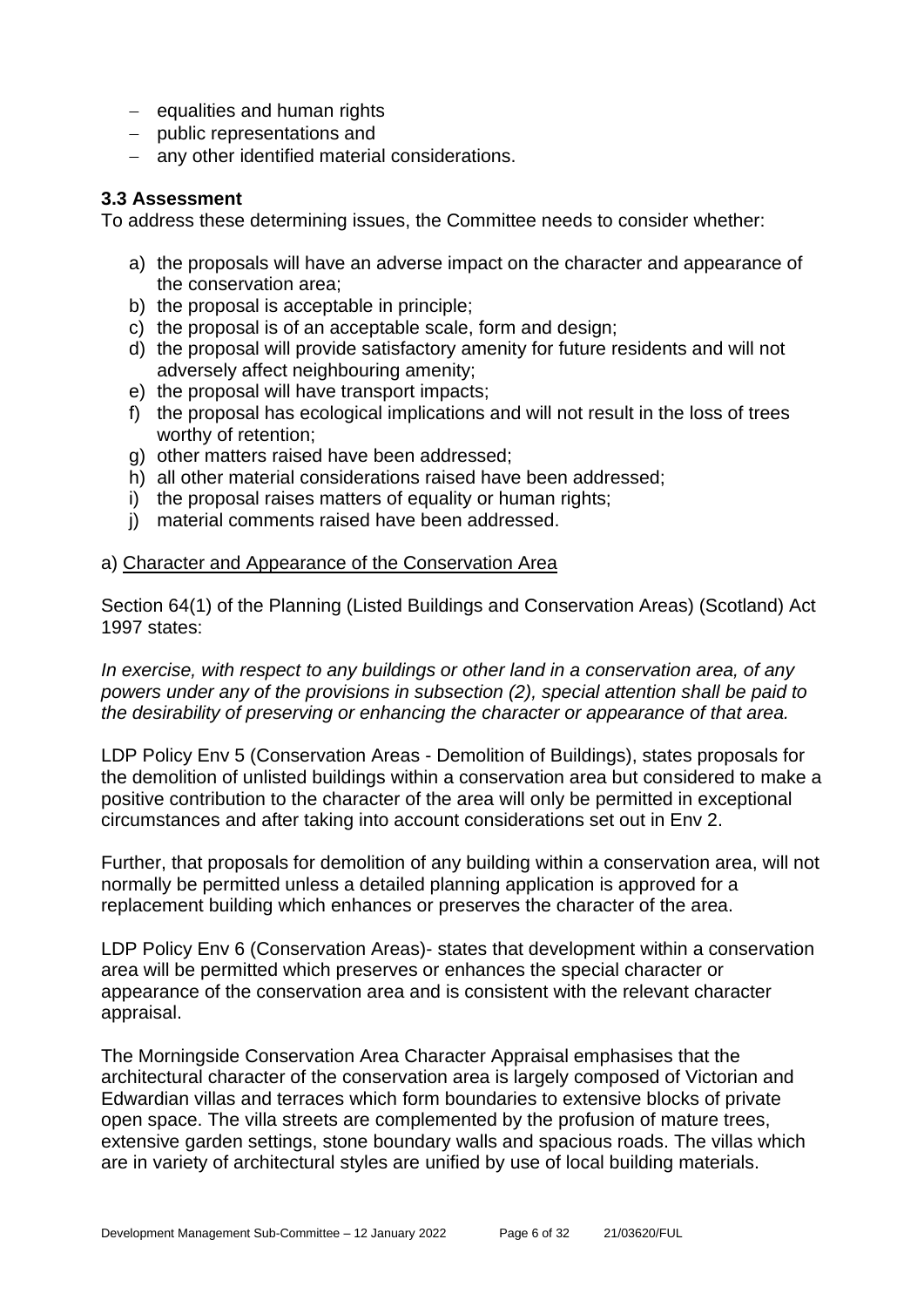The proposal site is located at the western boundary of the Morningside Conservation Area. The rear projection of the existing retail unit extends beyond the building line of adjacent tenement buildings, located out with the conservation area.

The unit is of a modern, functional appearance externally finished in render with large glazed openings facing onto Morningside Road. It sits below space between three and four-storey tenement buildings. The remnants of the previously demolished tenement are still visible, an element of its elevations with outline of upper floor windows attached to the tenement building to the south.

The proposal includes removal of this upper floor stone structure and partial removal of the retail unit (east elevation and a southern section of the wall).

Removal of the upper floor structures is acceptable as these retained elements are clearly part of a previously demolished building. Their overall appearance is fragmented in terms of their stepped form. The ground floor is a modern, functional design that has limited contribution to the historic environment. Loss of these elements is therefore acceptable subject to approval of a replacement building that preserves or enhances the character or appearance of the conservation area.

The replacement modern retail frontage is similarly designed to the existing in terms of its large glazed curtain walling with stone surrounds. It is of a design that is appropriate to its retail function and is similar to refurbished shopfronts nearby. In light of this, it would have a neutral impact on the character and appearance of the conservation area.

The proposed residential development would sit above the retail unit and comprise five storeys in total. It is a modern design concept through its rectangular geometric roof form, use of modern materials and Juliet balconies.

The immediate character of the conservation area is of a high-density, traditional tenement form. The proposal site sits between two Victorian tenements of differing scale. The residential development would exceed the height of the building previously in situ. The original building mirroring that of the tenement building to the south.

However, there is some range in heights evident in the area and the step-up that would occur as a result of the proposal is not uncommon between tenement forms. The design includes a slight setback on the upper floor, which separates the new form from the bay window and stone railings of the adjacent tenement building. The height is similar to this building and this scale of development continues along Morningside Road to the north.

In regard to materials, the front elevation would be constructed in ashlar sandstone which is in keeping with the prevalent use of stone on surrounding built forms. The render finish to the rear, would be finished in a colour to match the stone of adjacent tenements. This finish is evident on prominent gable elevations and new buildings in the surrounding area. In this regard its use is not at odds with the immediate character.

The upper floor would be constructed in a dark grey zinc clad. It is recognised use of this material is not characteristic of the conservation area. Traditional materials of surrounding tenements including slated roofs form the norm.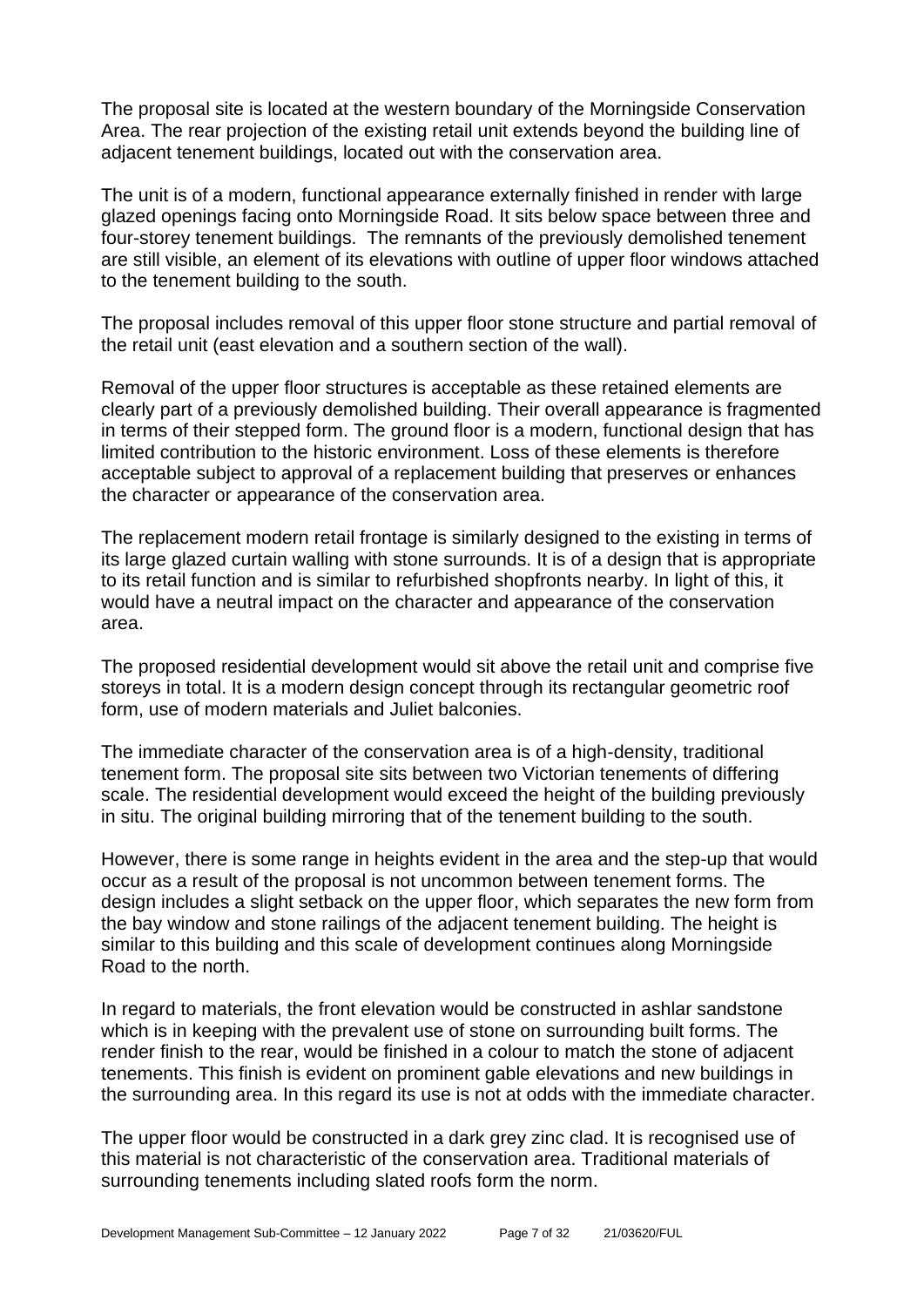However, the proposed building is a high-quality, distinguishable modern design. Use of modern materials is therefore appropriate on this new building subject to compatibility with traditional building materials. The upper floor will be visible, and it is important the zinc clad is of a high-quality and appropriate colour. A condition has therefore been recommended for submission of the external materials prior to commencement of the development. As part of this, details of the stone coursing on the front elevation should be submitted in order to ensure their depth is similar to adjacent tenements and align appropriately with window heads and cills. These details are required in order that the proposal harmonises with the conservation area.

The stairwell at the rear, would project beyond the footprint of the original tenement and it is recognised this arrangement is not characteristic of the conservation area. The wider views of this element would be limited however, as it is largely enclosed by the existing built form. Therefore, the impact on its appearance would be minimal.

The applicant has stated the height of the building requires a lift to meet building regulations. Furthermore, incorporating this within the original tenement footprint would significantly reduce the retail and residential floor space. In addition, that the layout of the stair core has been designed to adequately separate the lift from residential properties.

The existing unit is of a scale and form that is not typical of the historic pattern of development. The stairwell whilst of significantly greater height, forms part of a residential development that seeks to infill a gap-site. The site as existing with a large, commercial unit of functional design and remnants of a demolished tenement do not make positive contributions to the character of the conservation area.

The new development is different from the essential character of the conservation area. However, the height and form are compatible with the historic townscape. The uniformity of its design and use of ashlar stone material takes cue from the historic environment whilst clearly being distinguishable as a contemporary addition. There is no requirement to replicate traditional buildings in the conservation area, the aim is to be able to read the historical and architectural progression of the area by the buildings within it.

In reference to the Planning (Listed Buildings and Conservation Areas) (Scotland) Act 1997, the proposals will preserve the character and appearance of the conservation area, therefore complies with LDP Policy Env 6.

#### b) Principle

The proposal site is located in the urban area as designated in the Edinburgh Local Development Plan (LDP). Supporting paragraph 15 of the LDP refers to promoting reuse of previously developed land and reliance on windfall sites to contribute to meeting the city's housing requirement.

LDP strategy directs new housing to sites which best meet a range of assessment criteria including landscape impact, green belt boundaries, accessibility to public transport and infrastructure capacity.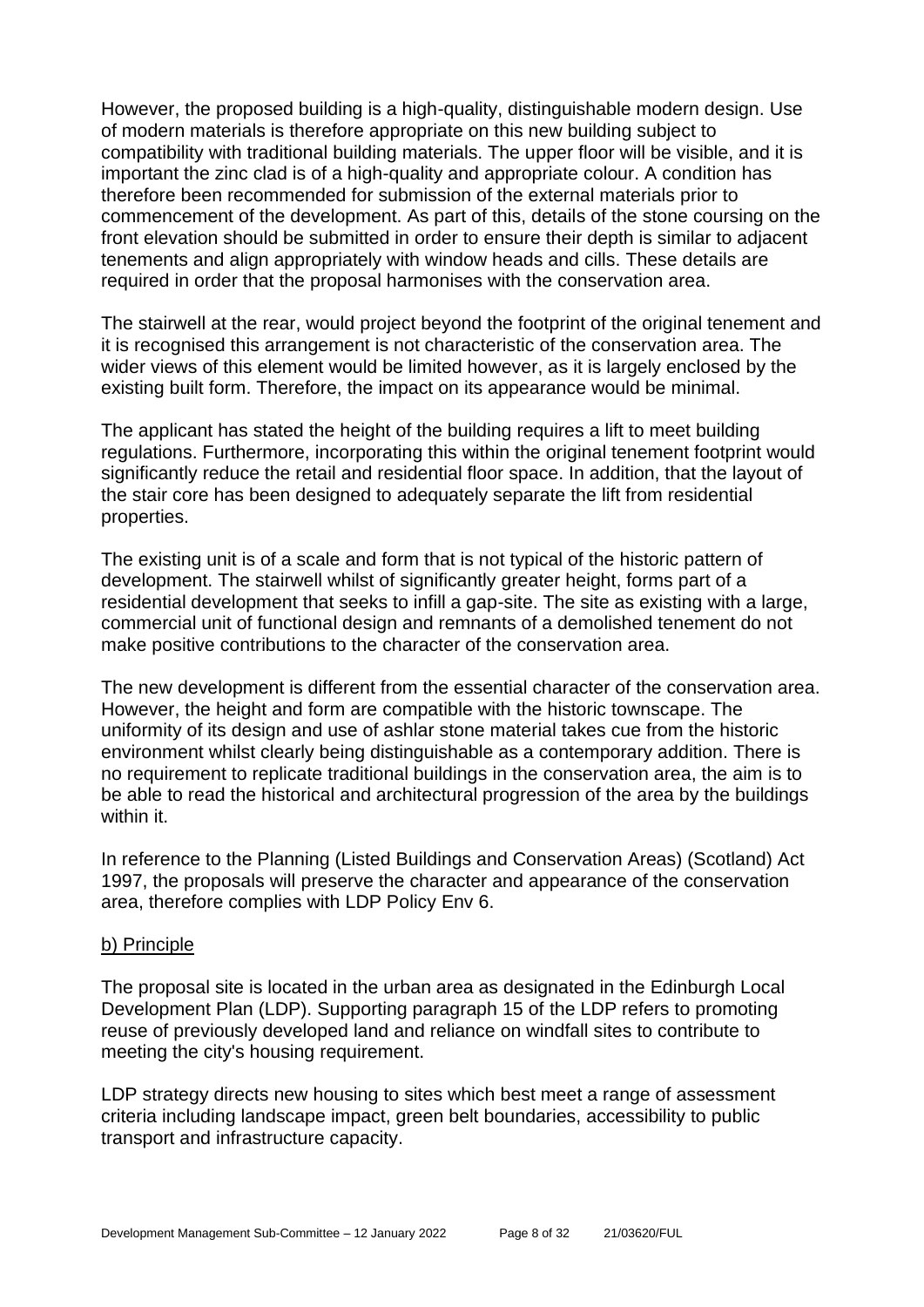Paragraph 221 of the LDP refers to the city's need for more housing to provide for an increasing population.

The objectives of LDP housing policies are to meet the requirement for additional housing in Edinburgh whilst protecting environmental quality in housing areas, promote sustainable, better balanced communities and ensure provision is made for necessary community facilities.

LDP Policy Hou 1 (Housing Development) prioritises the delivery of housing land supply and the relevant infrastructure and identifies four criteria on where this can be achieved.

Policy Hou 1 d) prioritises the delivery of housing on other suitable sites in the urban area in recognition that windfall sites can contribute to land supply. To comply with Hou 1 d), proposals must be compatible with other policies in the plan.

LDP Policy Hou 2 (Housing Mix) promotes a mix of house types where practical to meet a range of housing needs and having regard to the character of the surrounding area and its accessibility.

LDP Policy Hou 3 (Private Greenspace) states planning permission will be granted for development that makes adequate provision for green space to meet the needs of future residents.

Supporting paragraph 226 states that exceptions to these requirements may be justifiable if there are good reasons why this cannot happen, for example where justified by the following policy on density.

LDP Policy Hou 4 (Density) seeks an appropriate density of development having regard to its characteristics and those of the surrounding area, the need to create an attractive residential environment, accessibility and its impact upon local facilities.

The proposal site is located within the Bruntsfield/Morningside Town Centre.

LDP Policy Ret 3 (Town Centres) states planning permission will be granted for retail development within a town centre, subject to a number of criteria.

The proposal relates to a gap site where previously a tenement building was located and demolished in the 1960s. The site is surrounded primarily by residential uses in the form of large tenement buildings with commercial uses at the ground floor.

Whilst the proposed provision of two-bedroom residential units does not provide range of accommodation on-site, it will add to the mix of housing stock available in the local area.

The proposal does not provide any significant areas of greenspace. The site is located in a high-density residential environment though it is recognised some provision of greenspace is characteristic of tenement buildings in the area. However, the capacity to provide greenspace is limited by the site characteristics. The footprint of the existing retail unit covers the majority of the site and this building will largely be retained.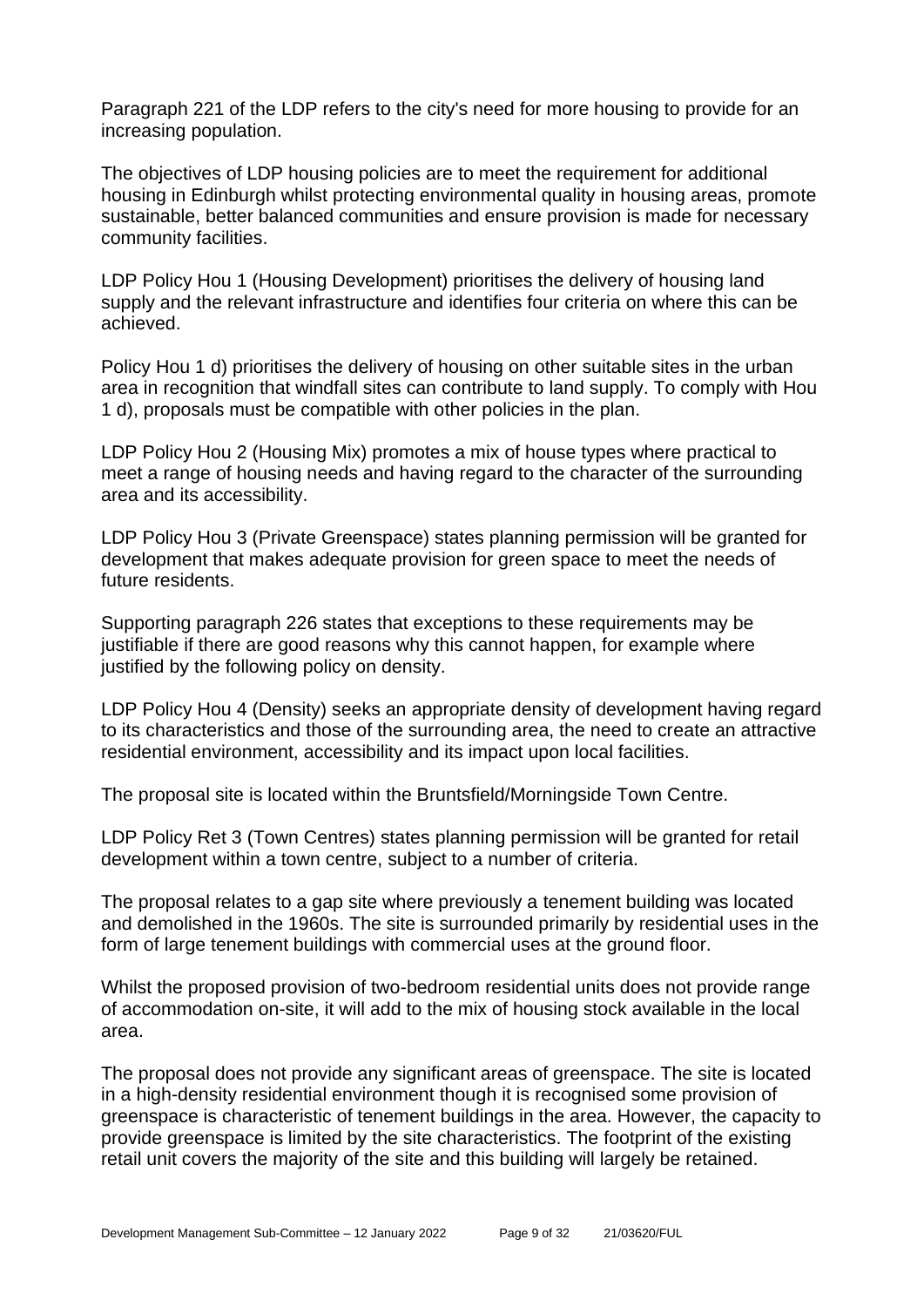A departure from the requirements of LDP Policy Hou 3 is therefore acceptable based on the high-density characteristics of the site.

There is an existing high-density form of development characteristic on Morningside Road through tenement buildings to the north and east of the site. The proposed development will not materially alter the existing density of the area. The site has access to public transport links to the city centre and residential development in this location will help to support local facilities and commercial uses in the wider area.

As such, introducing a development of this density is considered compatible with the density of residential development evident in the area, contributing to the viability of the local area.

Furthermore, the proposal has the potential to contribute to a requirement in the LDP for additional housing within the city. Further, re-use of previously developed land is promoted, and it is recognised the proposal is a gap site within an established area where residential use is established.

As such, introducing a development of this density is considered compatible with the high density of the surrounding townscape and contributing to the viability of the local area.

The continued use of the ground and basement unit for retail purposes will help to sustain the vitality and viability of the town centre.

The proposal complies with LDP Policy Hou 1, Hou 2, Hou 4 and Ret 3.

#### c) Design

LDP Policy Des 1 (Design Quality and Context) requires development proposals to create or contribute towards a sense of place. The design should be based on an overall design concept that draws upon the positive characteristics of the surrounding area.

LDP Policy Des 3 (Development Design - Incorporating and Enhancing Existing and Potential Features) states that planning permission will be granted for development where it is demonstrated that existing characteristics and features worthy of retention on the site and in the surrounding area, have been identified, incorporated and enhanced through its design.

LDP Policy Des 4 (Design- impact on Setting) requires development proposals to have a positive impact on its surroundings, including the character of the wider townscape, having regard to its height and form, scale and proportions, including the spaces between the buildings, position of the buildings and other features on the site; and the materials and detailing.

LDP Policy Des 7 (Layout Design) requires new development to have a comprehensive and integrated approach to the layout whilst enhancing site connectivity.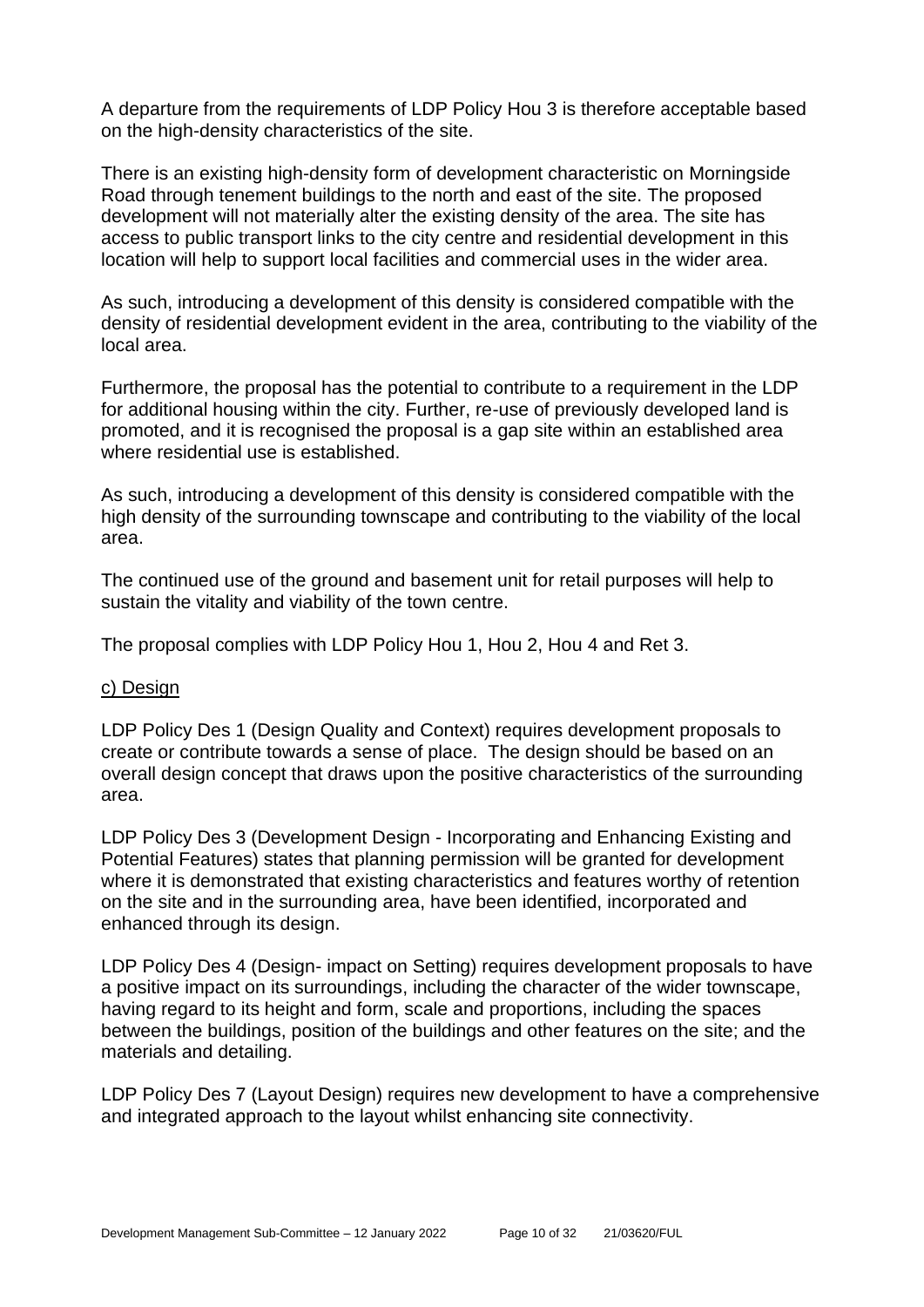LDP Policy Des 13 (Shopfronts) states planning permission will be granted for alterations to shopfronts which are improvements on what already exists and relate sensitively and harmoniously to the building as a whole.

LDP Policy Hou 4 (Housing Density) states that the density of a development on a site will be dependent on its characteristics and those of the surrounding area.

The Edinburgh Design Guidance (EDG) seeks to ensure that new developments will have a positive impact on their surroundings through height and form, scale and proportions, site layouts and materials utilised.

The building takes it cues from existing development in the street but achieves a building of a contemporary design and form.

The proposed development will be in keeping with the scale of developments evident on Morningside Road. It aligns with the traditional tenement buildings to the north in terms of its height. Whilst it exceeds the height of the tenement to the south this stepdown is an arrangement evident in the surrounding area.

On the east elevation, the window design of regular double and single pane windows takes reference from the arrangement and form of tenement buildings. These windows do not align horizontally with those adjacent, however, the ability to replicate historic floor levels in new buildings is constrained. There are existing examples in the immediate area of this arrangement between old tenement buildings and new development.

It is acknowledged that the rear projection is not characteristic of the area, but the existing form of the site is unusual, and the building has been designed to accommodate adequate internal space standards.

The use of ashlar stone is compatible with the prevalent use of stone in this part of the conservation area. The use of zinc clad is a modern material, however it is of a highquality and its dark grey colour tone proposed is to relate closely to the traditional slate of surrounding built form. The use of Juliet balconies adds detailing to the east elevation. The extent of glazing at ground floor will help retain an active street frontage. In tandem with the use of stone, this will upgrade the appearance of the shop front unit.

The site layout is constrained by its limited size and footprint of the existing retail unit. This notwithstanding, the access lane to the north will be upgraded to enable use of this space as an exit from the flats and enable convenience access to cycle storage.

Overall, the design is high quality, contemporary architecture and the development will be a positive addition to the street and the area in compliance with LDP design policies.

Overall, the proposal complies with LDP Policies Des 1, Des 3, Des 4, Des 7, Des 13, Hou 4 and the Edinburgh Design Guidance.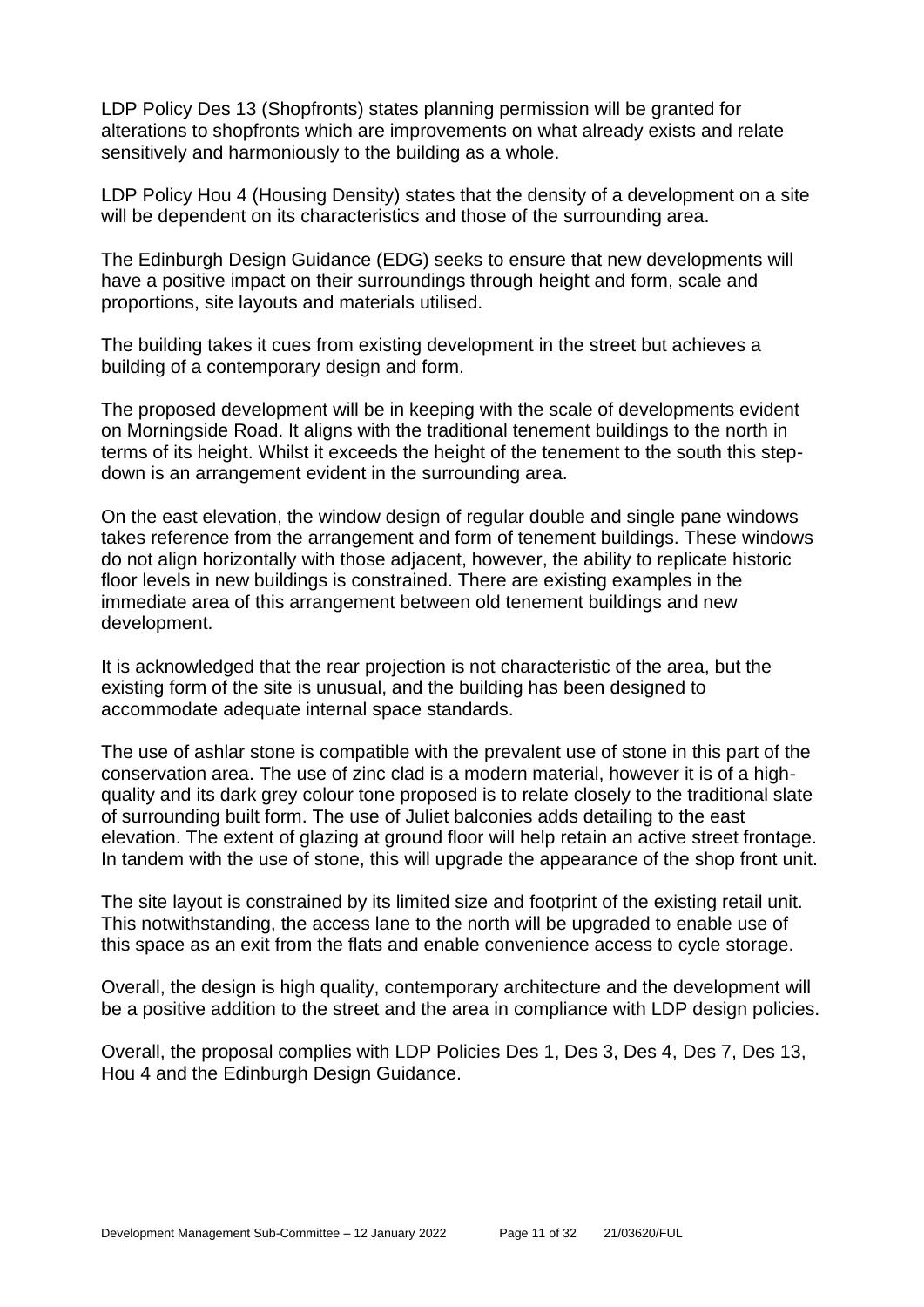#### d) Amenity

LDP Policy Des 5 (Development Design - Amenity) requires development proposals to demonstrate that neighbouring amenity of a development will have acceptable levels of amenity in relation to noise, daylight, sunlight, privacy or immediate outlook. It further requires new development to offer suitable level of amenity to future residents.

The Edinburgh Design Guidance requires a minimum internal floor area of 66 m² for two bedroom dwellings.

LDP Policy Hou 3 (Private Green Space in Housing Development) seeks to ensure adequate provision of green space will be provided to meet the needs of future residents. In flatted developments this is based on a standard of 10 square metres per flat (excluding units with private gardens), a minimum 20% should be useable greenspace.

Supporting paragraph 226 refers to exceptions to these standards may be justified by Policy Hou 4 - Housing Density.

LDP Policy Hou 4 (Housing Density) states, amongst other criteria that an appropriate density of development will be sought having regard to site characteristics and the surrounding area.

#### *Amenity of Future Occupiers*

In terms of daylight, all properties will achieve satisfactory levels by virtue of the scale of windows on the east and west elevations.

These windows are adequately spaced from all neighbouring properties that will ensure acceptable levels of outlook and privacy will be achieved internally.

The two-bedroom dwellings will have internal floor areas between 78 square metres (sqm) to 83 sqm. These floor areas comply with the space standards of the Edinburgh Design Guidance.

As outlined above, the proposal does not meet the greenspace standards due to the footprint of the existing retail unit. The site does have adequate access to large areas of greenspace for future occupiers as identified within the LDP Open Space Action Plan. The Hermitage of Braid and Blackford Hill and Bradburn Valley Park being within 800m walking distance of the site.

The proposal provides an adequate living environment for future occupiers and complies with LDP Policy Des 5 and Hou 4.

#### *Neighbouring Amenity*

LDP Policy Des 2 (Co-ordinated Development) states, amongst other criteria, that planning permission will be granted for development that will not compromise the effective development of adjacent land.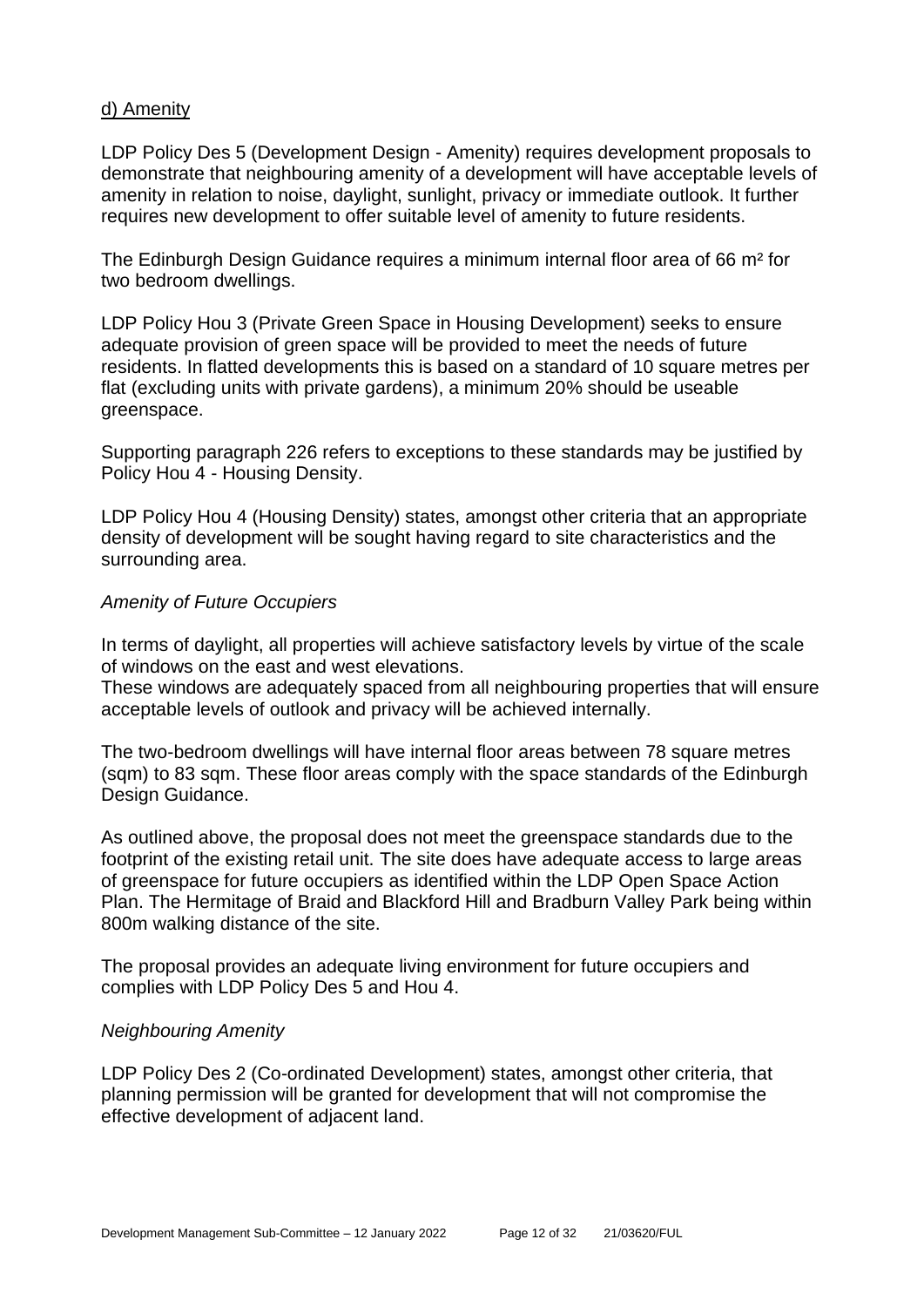LDP Policy Des 5 (Design-Amenity) supports proposals that have no adverse impact on neighbouring developments in regard to noise, daylight, sunlight, privacy or immediate outlook.

The EDG refers to the following in assessing the potential impact of development on neighbouring residential amenity.

In regard to privacy, the pattern of development in an area will help to define appropriate distances between buildings and privacy distances.

In regard to daylight, this is required for living rooms, kitchens and bedrooms. The amount of daylight reaching an external wall is measured by the Vertical Sky Component (VSC). The Council requires levels of daylight to be more than 27% VSC or 0.8 of its former value. If a proposed development would not meet these requirements, particularly in the more sensitive and densely planned parts of Edinburgh, more detailed information may be required on likely amount of daylight in affected rooms in existing buildings. The EDG refers to the Average Daylight Factor (ADF) in these instances.

In regard to sunlight, reasonable levels should be maintained to existing gardens and spaces. The use of the affected area of garden, and its size will be taken into account when assessing whether any loss of sunlight is adverse.

Furthermore, private views will not be protected, however immediate outlook of the foreground of what can be seen from within a building may be. Unless there are exceptional circumstances, this means that new development that blocks out the immediate outlook of a dwelling must be avoided.

All proposed windows on the principal elevation would face the street side of Morningside Road and raise no privacy issues. Planning application 21/03622/FUL, for a retail unit and 11 residential flats is on the opposite side of the road and it is noted proposed openings could afford some outlook of these windows. However, the distances retained to these properties in is in keeping with the spatial pattern of the area therefore would not result in any unreasonable privacy issues for future occupiers.

On the west elevation, proposed windows would face onto the adjacent tenement's gardens. This relationship would result in views of this space however these communal gardens are presently overlooked from the immediate proximity of rear windows of flats in the tenement buildings. Furthermore, proposed habitable windows west-facing orientation do not afford any direct views into neighbouring tenement windows. In this regard, no new privacy issues would occur as a result or any unreasonable loss of privacy to neighbouring occupiers.

Daylight reports have been submitted to assess the level of impact the proposal would have on residential windows of tenement properties at the rear. A number of existing windows fall below the 27 % VSC and are therefore poorly lit with daylighting. It is noted the townscape character is a high-density residential environment where such situations are quite common.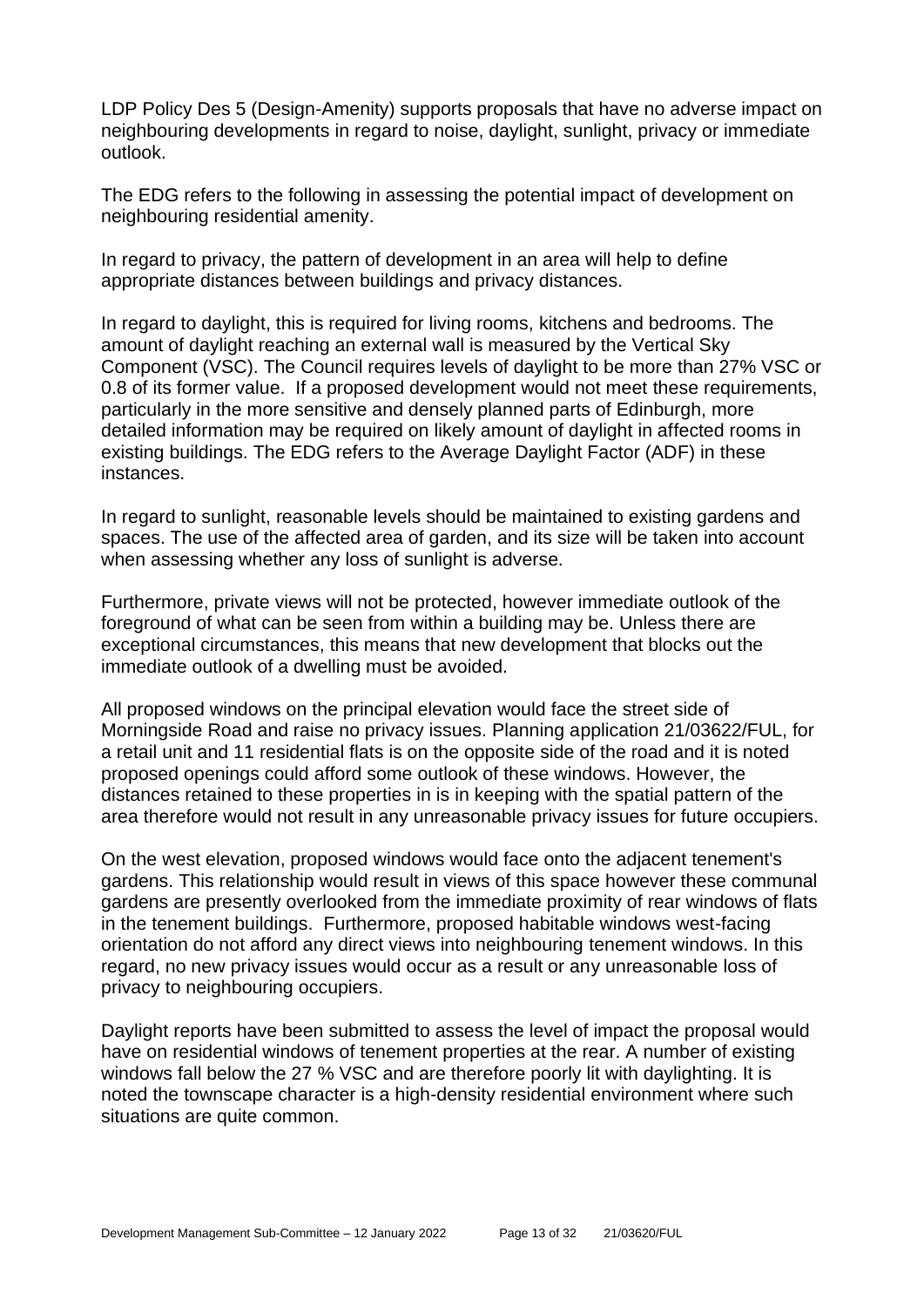The level of impact on light to most windows would be within 0.8 of their former value, therefore, there is not likely to be a noticeable change within these rooms. The exception to this, are the north-facing tenement windows on Maxwell Street which would fall below this EDG standard.

ADF values submitted indicate three of these openings are likely to fall below the recommended minimum daylight guidelines. One of these windows serves a public house and is therefore not protected in regard to daylight. The other two residential windows sit above this, at the corner of tenement buildings and partly face onto the gap site. This space has been in situ for over 50 years. However, the existing lesser scale of the commercial unit sits at odds with the prevalent high-density urban form.

In light of the historic presence of a tenement building on-site in keeping with the townscape character, there is a reasonable expectation that the principle of a residential building is supportable. These residential properties contain south-facing windows onto Maxwell Street. Therefore, whilst the openings to the rear provide light, this is a secondary source.

In consideration of the above, the degree of impact on these occupiers' amenity is not considered unreasonable in light of the prevalent high-density urban form in the area.

In regard to overshadowing, before and after sunlight analysis diagrams have been submitted on the spring equinox. These diagrams show levels of shade that would be cast from the proposal on tenement gardens at the rear of the site.

The garden immediately north of the site would receive minimal sunlight between 08.00 to 10.00 am and a reduced amount until 11 am. It is therefore recognised that the proposal will impact on the levels of sunlight available in this garden. However, this impact will be limited to these morning hours and the current levels of sunlight in the afternoon will be unaffected. It is therefore considered that the level of impact on these occupier's amenity will not be unreasonable.

The gardens beyond this serving tenement buildings on Maxwell Street will have a reduced level of sunlight in some morning hours of between 1 to 7%. No impact will occur in the afternoon. The amount of additional shade is considered a modest proportion of these gardens and for a limited duration of time. In tandem with the retained levels of sunlight to these gardens during the day, there will be no unreasonable loss of amenity for these occupants.

It is recognised the height and position of the proposed stairwell projection would alter outlook from rear windows of tenement properties, in particular on Maxwell Street. However, the retention of private views reliant on outlook across adjacent land cannot be protected under planning legislation. The stairwell would be mainly set back from the east edge of the retail unit, which would reduce its immediate proximity to these openings.

In regard to noise, the proposed residential use is compatible with the primarily residential character of the area. Noise mitigation measures have been identified in the submitted noise impact assessment including use of acoustic double glazing for openings facing onto Morningside Road.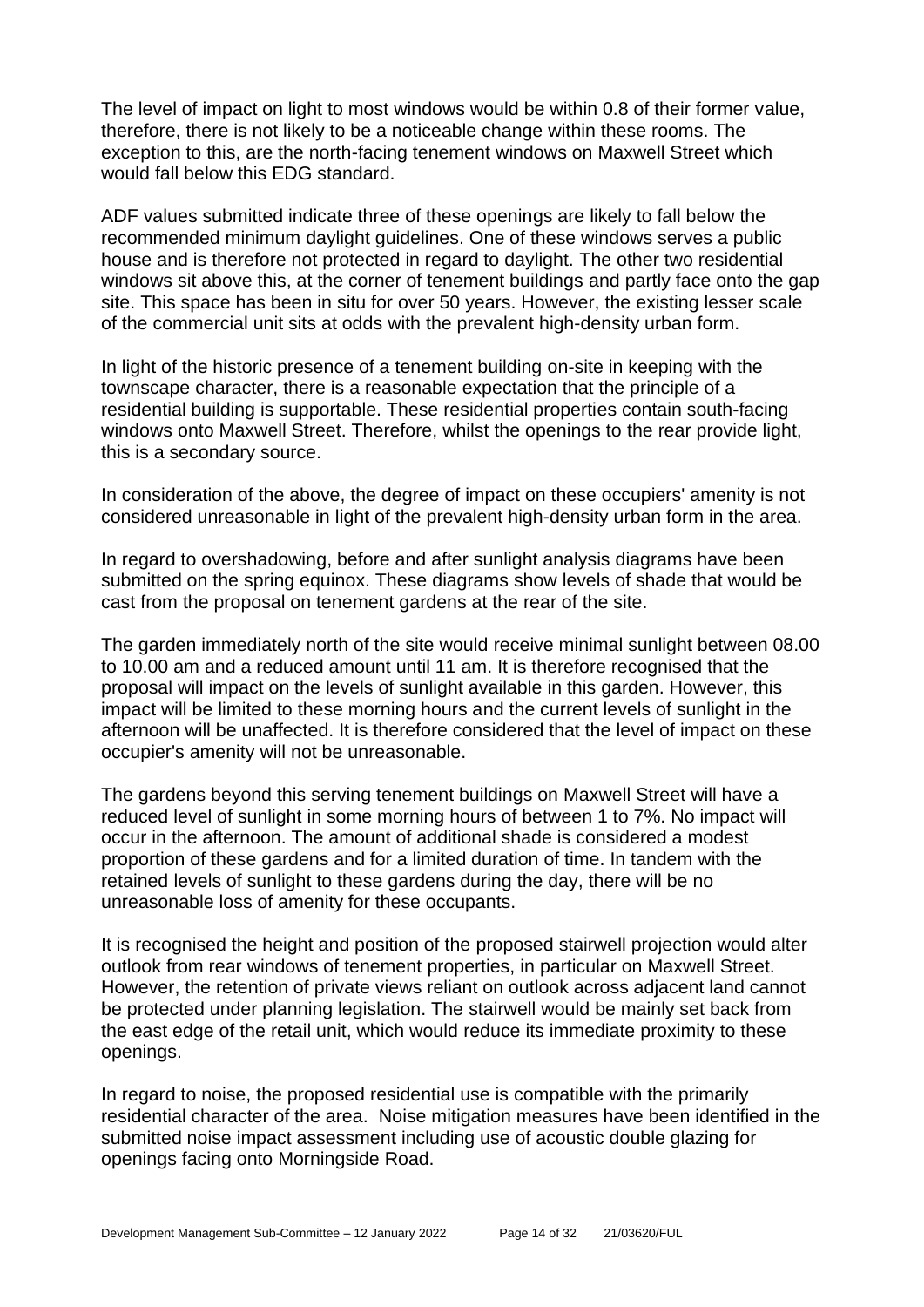These measures safeguard the living environment of future occupiers and in turn prevent limitations on the activities or potential re-development of neighbouring sites. A condition has been recommended for the glazing requirements to be installed prior to first use of the development.

Environmental Protection has been consulted on the proposals and have raised no objections. They have recommended additional conditions in regard to the submitted plant and floor specifications to be installed prior to first use of the development. The applicant has demonstrated that noise from the ground floor retail unit and plant can be contained to within acceptable thresholds. These matters are controlled under separate legislation to planning therefore conditions have not been recommended in respect to these matters. An informative has been included in respect to plant noise meeting the NR25 criteria, whilst the floor specifications would be considered as part of any subsequent building warrant application.

Overall, the proposal will not result in an unreasonable impact on neighbour's living environment and will not compromise the effective development of adjacent land.

The proposal complies with LDP Policy Des 2 and Des 5.

#### e) Transport

#### *Cycle Parking*

LDP Policy Tra 3 set out the requirements for private cycle parking as set out in the Edinburgh Design Guidance.

LDP Policy Tra 4 states that cycle parking should be provided near building entrances and of an appropriate design.

The Edinburgh Design Guidance states a minimum of two spaces should be provided for dwellings with two/three habitable rooms. In regard to design, long-stay parking in residential development should be focused on location, security and weather protection.

The revised proposal has increased cycle provision from 12 uncovered cycle racks to 22 secure cycle spaces via 11 double cycle stores. These are accessible at ground level to the north of the site on the altered pedestrian lane to the rear. This proposed provision meets the required standards of the Edinburgh Design Guidance (22).

The location of the cycle parking is accessible as it is located adjacent to the access point to the residential properties.

The full detail of the cycle parking's external appearance and design is required by condition in order to ensure it is suitable for use by long-term residents.

In regard to cycle parking, the proposal complies with LDP policy Tra 3 and Tra 4.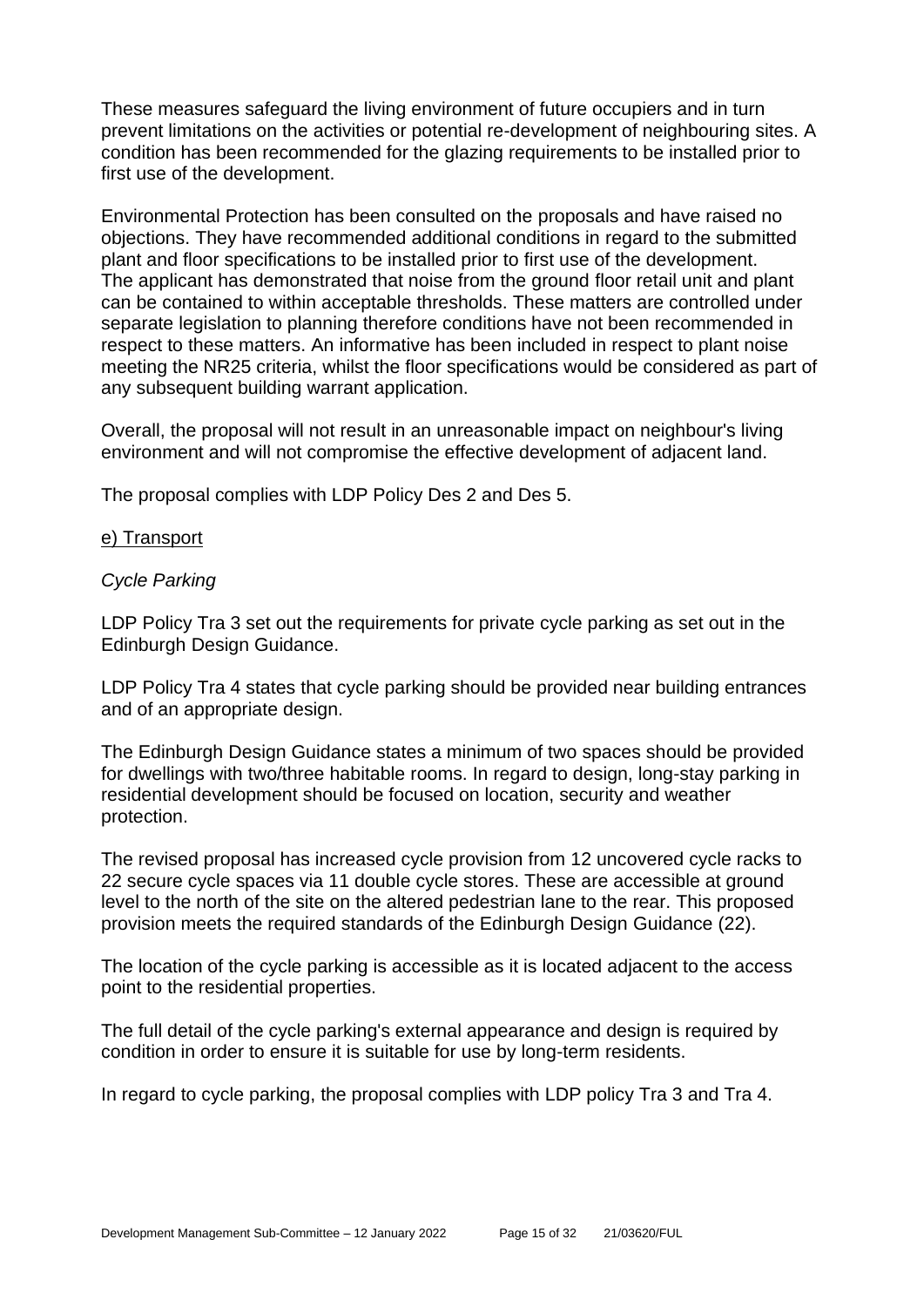#### *Car Parking*

LDP Policy Tra 2 set out the requirements for private car parking. The Council's Parking Standards are set out in the Edinburgh Design Guidance.

LDP Policy Tra 4 states design requirements for private car parking having regard to its location, visibility from street level, inclusion of planting, impact on pedestrian safety and provision of recycling facilities where applicable. Further, that cycle parking should be provided near building entrances and of an appropriate design.

The site is identified within the Edinburgh Design Guidance Parking Standards as being within Zone 2. The standards identify that residential properties within this area should have a maximum car parking provision of 1 space per dwelling. There is no minimum parking provision. Lower provision will be pursued subject to consideration of factors including the site's accessibility to public transport, local amenities, schools and places of employment.

The site is accessible by public transport. Lothian Services are located nearby including on Morningside Road, Balcarres Street and Cluny Gardens. These bus stops are in close walking distance of the site with pedestrian footways along these routes.

The proposal is for a car-park free development. Representations have raised concern in regard to potential traffic congestion, impact on parking and road safety from the proposal.

In regard to the LDP Transport policies, a car-park free development is appropriate in this location as the site is well-served by sustainable modes of transport, wellconnected to a range of commercial and other services. There are no specific issues of road or pedestrian safety as a result. In addition, the Roads Authority has been consulted on the proposals and have raised no objection.

In tandem with the provision and design of cycle spaces detailed above, the development encourages reduced reliance on car journeys and increase in travel by a sustainable mode of transport in compliance with the overall objections of LDP Transport Policies.

In regard to car parking, the proposal complies with LDP Policy Tra 2 and broadly with Tra 4.

#### f) Trees

LDP Policy Env 12 (Trees) states that development will not be permitted if likely to have a damaging impact on a tree protected by a Tree Preservation Order or any other tree or woodland worthy of retention. Where permission is granted, appropriate replacement planting will be required to offset the loss.

There are existing trees to the north and west of the site in communal gardens of adjacent tenement properties. It is not anticipated that the proposal will impact on these specimens, as in tandem with the separation distances retained the existing footprint of buildings on-site will not materially be altered by the proposal.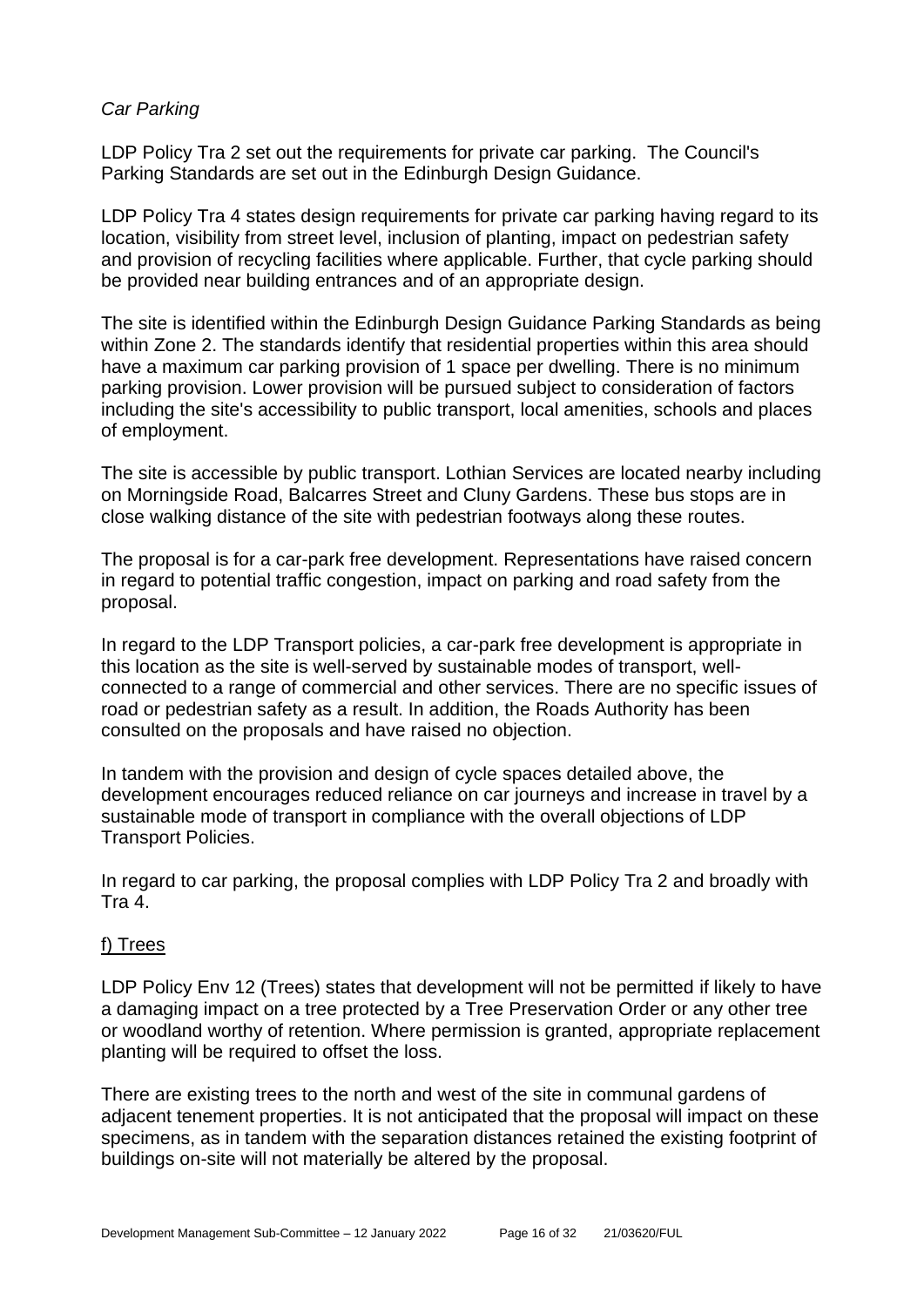Representation has raised concern regarding potential for the proposal to impact on nesting birds to the rear of the site. The site is not located within any designated nature conservation area and having regard to relevant policy of the LDP it is not considered appropriate for a condition to be applied in respect to this.

An informative has been included however, that a nesting bird check should be undertaken on site by a suitably qualified ecologist, in order to prevent impacts on nesting birds and minimise ecological impacts from the proposal.

In light of the above, the proposal will not result in damaging impacts to trees worthy of retention and therefore complies with LDP Policy Env 12.

#### g) Other Matters

#### *Flood Risk and Surface Water Management*

LDP Policy Env 21 (Flood Prevention) states that planning permission will not be granted for development that would increase a flood risk or be at a risk of flooding itself, impeded the flow of flood water or be prejudice to existing or planned flood defence systems.

The site is located adjacent to an area containing a high risk of surface water flooding, with no specific river or coastal flood risk as identified by the Scottish Environment Protection Agency (SEPA) online maps.

The applicant has submitted a drainage report and flood risk assessment which have been assessed by the Council's Flood Prevention team.

No objections have been raised. However, a condition is recommended that prior to construction the applicant should clear the blockage from the Jordan Burn and confirm that the condition of the culvert is sufficient to accommodate the development.

An informative has been applied that a Controlled Activities Regulations (CAR) License may be required for works to and in the vicinity of the culvert. It is recommended the applicant contacts Scottish Environment Protection Agency for guidance on this matter.

Scottish Environment Protection Agency have been consulted on the proposal and raise no objection.

Subject to the submission and approval of this information as required by condition, the proposal has been designed to mitigate potential flood risk and accords with LDP Policy Env 21.

#### *Archaeology*

LDP Policy Env 9 (Development of Sites of Archaeological Significance) states, amongst other criteria, that planning permission will be granted for development on sites of archaeological significance if it can be concluded that no significant archaeological features are likely to be affected by the development.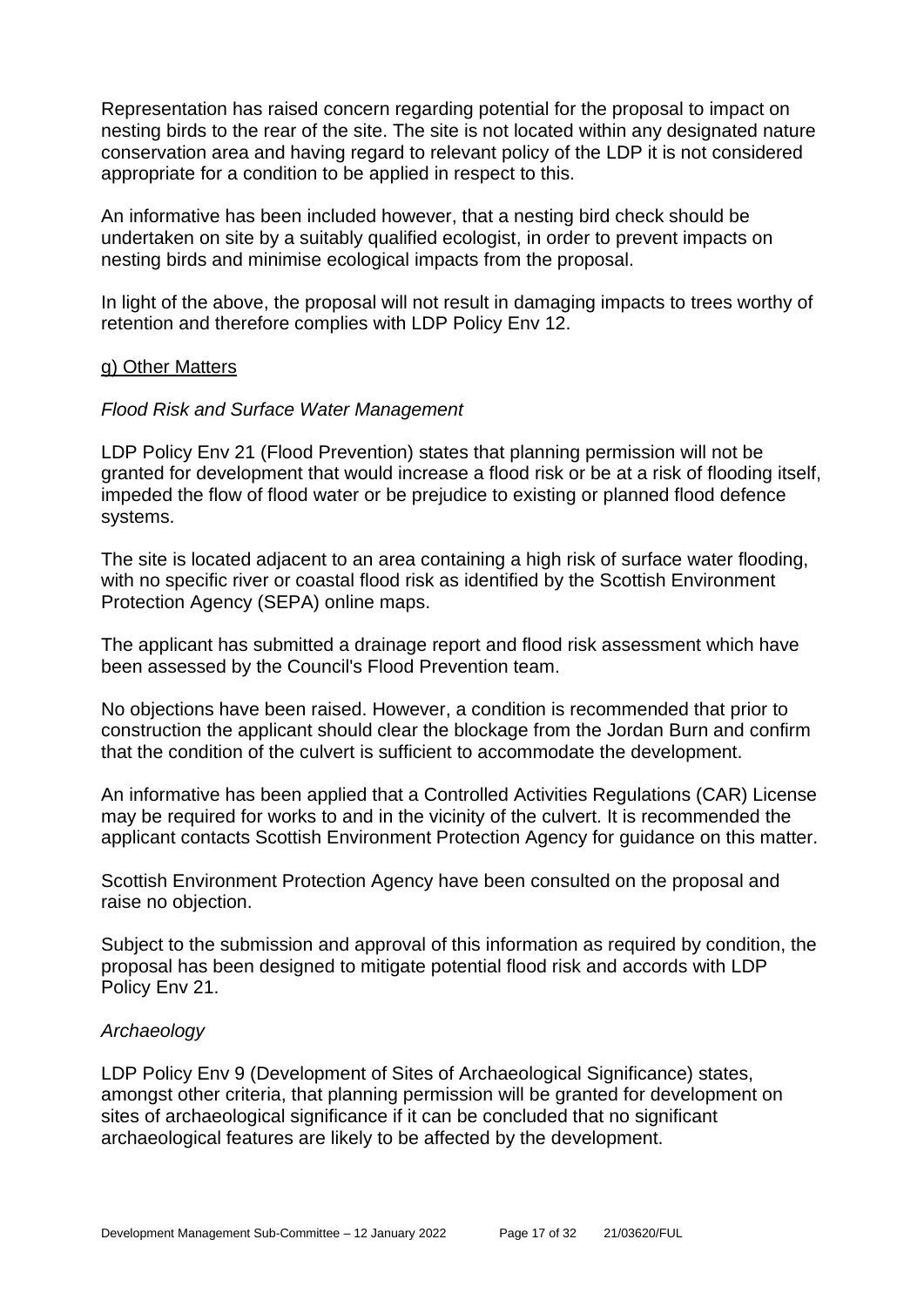The objective of policy is to protect and enhance archaeological remains, where possible by preservation in situ in an appropriate setting. The City Archaeologist has been consulted on the proposal and has commented as per

the following.

*Historically the site occurs on the southern bank of the Jordan Burn, now canalised and running under the small ally-way across the northern boundary of the site. The site was developed in the 19th century, though only the cellar occupies half the site and a stub of the former tenement's façade survive.* 

*Although the surviving Victorian façade will be removed it loss is not considered significant, similarly given the scale of previous development on this site it is considered theta new scheme would not have a Signiant impact upon earlier remains in particular paleo-environmental evidence relating to the Jordan Burn.* 

*As the Victorian cellar will be retained, it has been concluded that this scheme would not have a significant archaeological impact and that there are no known, significant archaeological implications.*

It is not anticipated that the proposal will have any adverse archaeological implications and therefore complies with LDP Policy Env 9.

#### *Sustainability*

LDP Policy Des 6 (Sustainable Buildings) states permission will only be granted for development which meets carbon dioxide emission targets and incorporates features that reduce or minimise environmental resource use and impact. The supporting text clarifies that Scottish Building Standards set carbon dioxide emissions reduction targets. To meet this criterion proposals for new development must accord with the current carbon dioxide emissions reduction target (as set out by Scottish Building Standards) and also demonstrate that at least half of this reduction will be met through low and zero carbon technologies. This aspect will therefore be assessed during the building warrant process.

The applicant submitted a sustainability statement in support of the application.

The site is located in an urban area with good public transport links, allowing a reduced reliance upon the car. Sustainable modes of transport are encouraged through cycle storage provision for residents.

The development incorporates low and zero carbon technologies: solar photovoltaic panels and integrated flue gas heat recovery.

Environmental Protection have raised no objection on environmental grounds.

The proposal complies with LDP Policy Des 6 (Sustainable Buildings).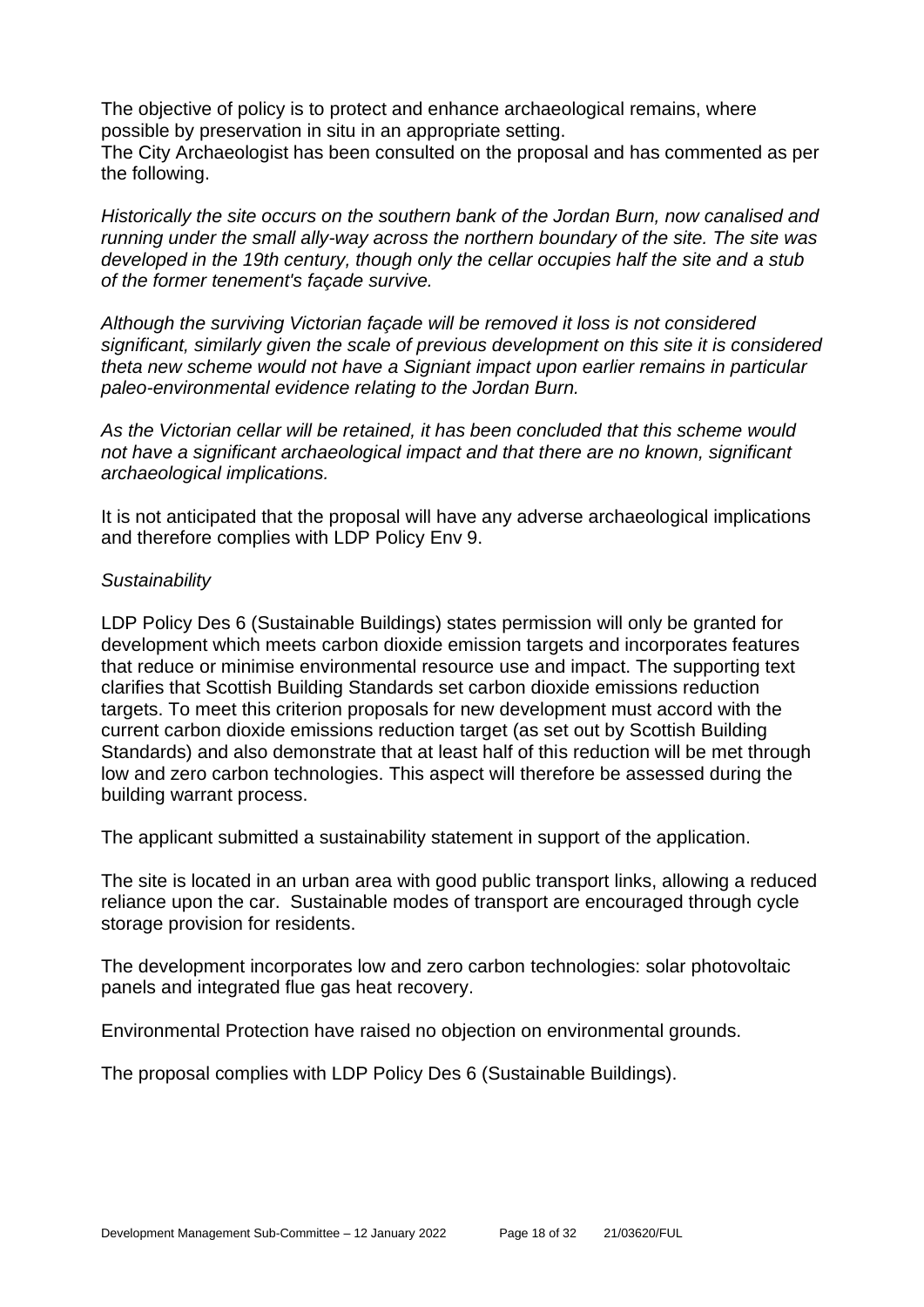#### *Waste*

The applicant has been in contact with Waste Planning who will look at incorporating the proposed waste requirement into the new on-street bin provision as part of the communal bin review.

#### *Scottish Water*

The applicant will be required to submit a pre-development enquiry to Scottish Water in order for confirmation they accept the surface water discharge rate. An informative has been included in respect to this.

#### h) Other Material Planning Considerations

#### *Scottish Planning Policy (SPP)*

Scottish Planning Policy (SPP) presumption in favour of sustainable development is a significant material consideration due to the development plan being over 5 years old. It sets out 13 principles to guide policy and decisions:

- − giving due weight to net economic benefit;
- − responding to economic issues, challenges and opportunities, as outlined in local economic strategies;
- − supporting good design and the six qualities of successful places;
- − making efficient use of existing capacities of land, buildings and infrastructure including supporting town centre and regeneration priorities;
- − supporting delivery of accessible housing, business, retailing and leisure development;
- − supporting delivery of infrastructure, for example transport, education, energy, digital and water;
- − supporting climate change mitigation and adaptation including taking account of flood risk;
- − improving health and well-being by offering opportunities for social interaction and physical activity, including sport and recreation;
- − having regard to the principles for sustainable land use set out in the Land Use Strategy;
- − protecting, enhancing and promoting access to cultural heritage, including the historic environment;
- − protecting, enhancing and promoting access to natural heritage, including green infrastructure, landscape and the wider environment;
- − reducing waste, facilitating its management and promoting resource recovery; and
- − avoiding over-development, protecting the amenity of new and existing development and considering the implications of development for water, air and soil quality.

The development proposes an appropriate and sustainable land use which will support the local economy and protect the historic environment. The scheme makes good use of the land available, and the design is high-quality that will help create a sense of place.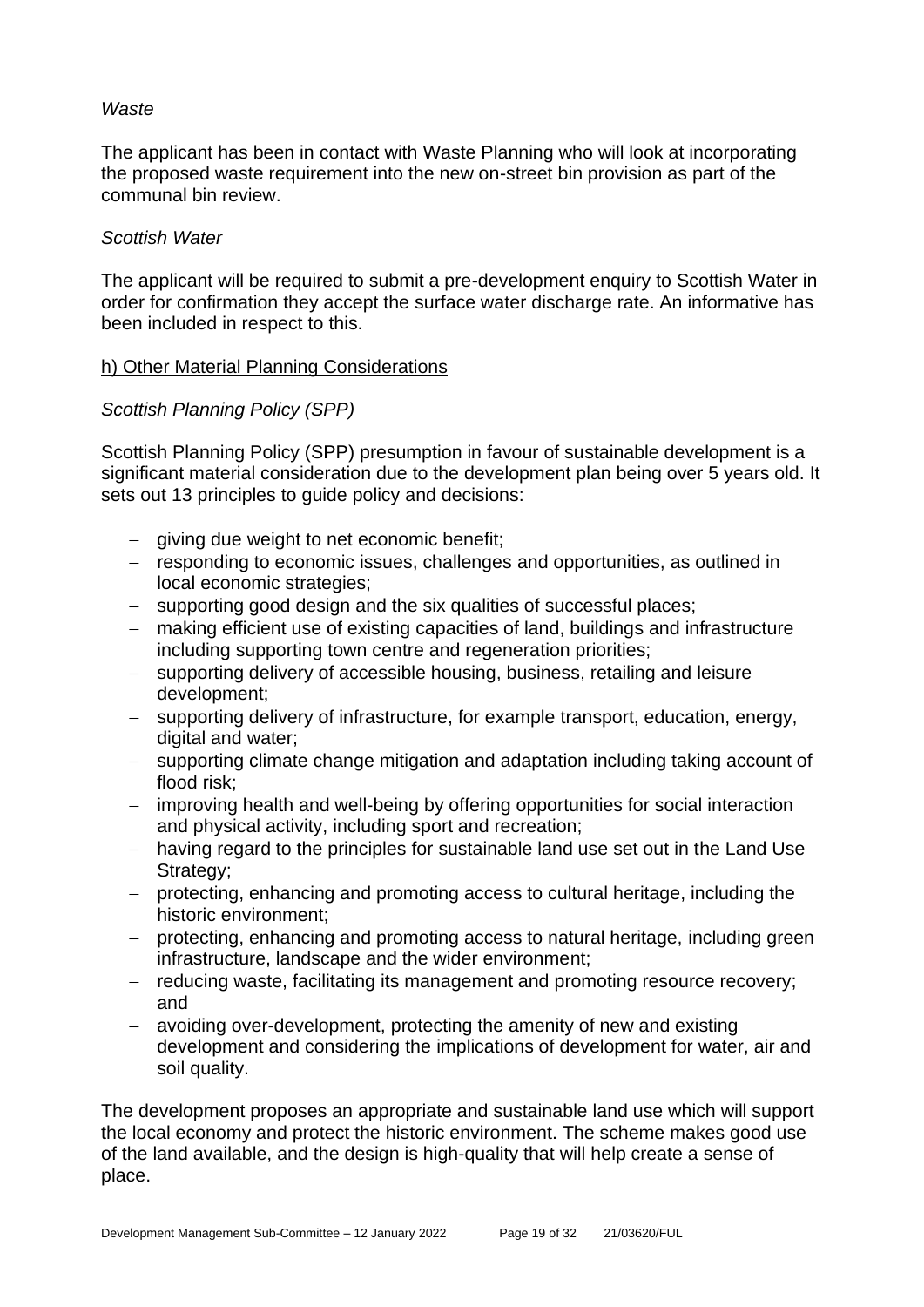The site is within walking distance of a public park and within walking distance or a short bus journey of another public park with sports facilities. The proposals include measures to assist with climate change mitigation including its location near to sustainable transport links, incorporation of sustainable technologies including use of solar panels, no car parking provision and appropriately designed cycle parking provision.

The proposed development therefore complies with the SPP sustainability principles.

#### *Emerging Policy Context*

NPF 4 - Draft National Planning Framework 4 is being consulted on at present. As such, it has not yet been adopted. Therefore, little weight can be attached to it as a material consideration in the determination of this application.

City Plan 2030 - While the proposed City Plan is the settled will of the Council, it has not yet been submitted to Scottish Ministers for examination. As such, little weight can be attached to it as a material consideration in the determination of this application.

#### i) Equalities and Human Rights

The Local Planning Authority has a legal obligation to have due regard to persons with protected characteristics under Section 149 - Public Sector Equality Duty of the Equality Act 2010.

Under Section 149 - Public Sector Equality Duty of the Equality Act 2010, a public authority must have due regard to the need to advance equality of opportunity between persons who share a protected characteristic and persons who do not. Protected characteristics include disability and age.

The proposed design of the building is accessible for a range of future occupiers. The proposal includes a lift to the western side of the building, to comply with building regulations. This will provide convenient access to all floors without the requirement to use stairs.

In regard to the Public Sector Equality Duty prescribed by the Equalities Act 2010, the internal design of the scheme provides potential benefit in advancing equality of opportunity in suitable housing stock between those with share certain protected characteristics and those who do not. The proposal complies with the provisions of the Equality Act 2010.

#### j) Representations

#### **Material Comments- Objections**

- − Adverse impact of proposals on the character and appearance of the Conservation Area - Addressed in section 3.3 b) and c);
- − Impact on daylight to neighbouring windows and gardens Addressed in section 3.3 d);
- − Impact on neighbour's privacy Addressed in section 3.3 d);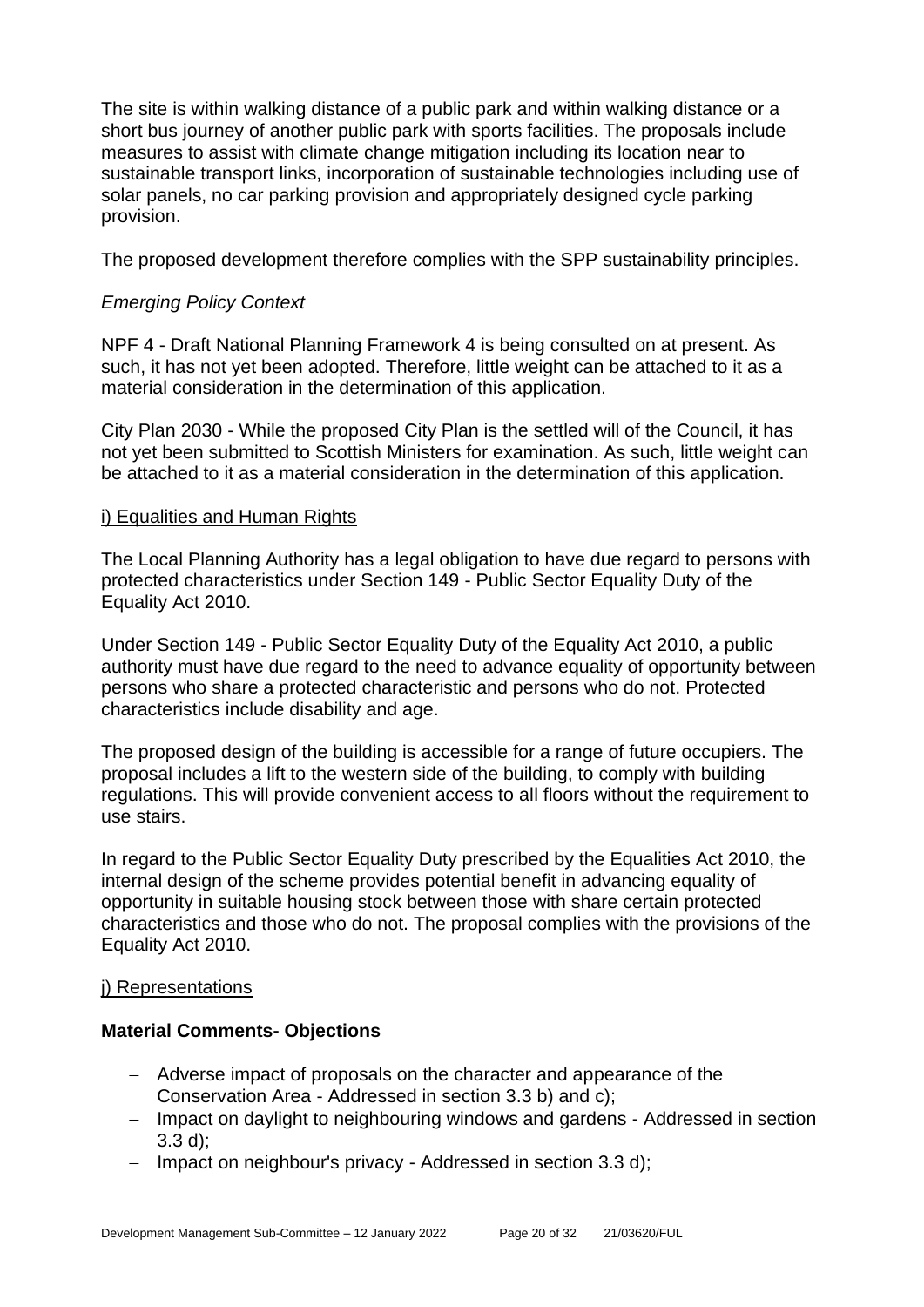- − Impact on neighbouring properties through noise disturbance Addressed in section 3.3 d) :
- − No amenity space proposed for new occupiers Addressed in section 3.3 a) and d) ;
- − Impact on car parking, traffic, congestion, road safety Addressed in section 3.3 e);
- − Impact on trees Addressed in section 3.3 f);
- − Impact on biodiversity Addressed in section 3.3 f). The proposal is not considered to have any adverse impact on protected species as identified with the LDP. The site is not under any specific nature conservation designation therefore relevant LDP Environment policies (Env 13 to Env 15) are not applicable to the assessment of this application ;
- − Environmental impact Addressed in section 3.3 g);
- − Drainage issues Addressed in section 3.3 g);
- − Impact on waste use of shared provision Addressed in section 3.3 g).

#### **Non-Material Comments - Objections**

- − Impact on structural instability, integrity of buildings, and subsidence- These matters would be controlled under separate legislation to planning.;
- − Potential to put pressure on existing gardens through use by new residents This matter cannot materially be assessed under this application;
- − Affordable Housing requirements due to two developments proposed The adjacent development is separate to this planning application and cannot be considered as part of any affordable housing requirement ;
- − Potential noise pollution and disruption to nearby uses through construction works - This matter cannot materially be assessed under this application.

#### **Material Comments- Support**

- − Positive impact on area through appropriate scale, design, materials and mix of uses;
- − Supports new housing requirements;
- − Positive impact on economy, creation of new jobs and service.

#### **Conclusion**

The proposal complies with the Edinburgh Local Development Plan.

The proposal has the potential to contribute to the housing land supply through re-use of brownfield land for residential development.

The proposals will preserve the character and appearance of the Morningside Conservation Area.

A satisfactory residential environment will be created and overall there will be no unreasonable impact on the amenity of neighbouring residents. Non-compliance with the private green space standards is acceptable given the footprint of the existing development on-site.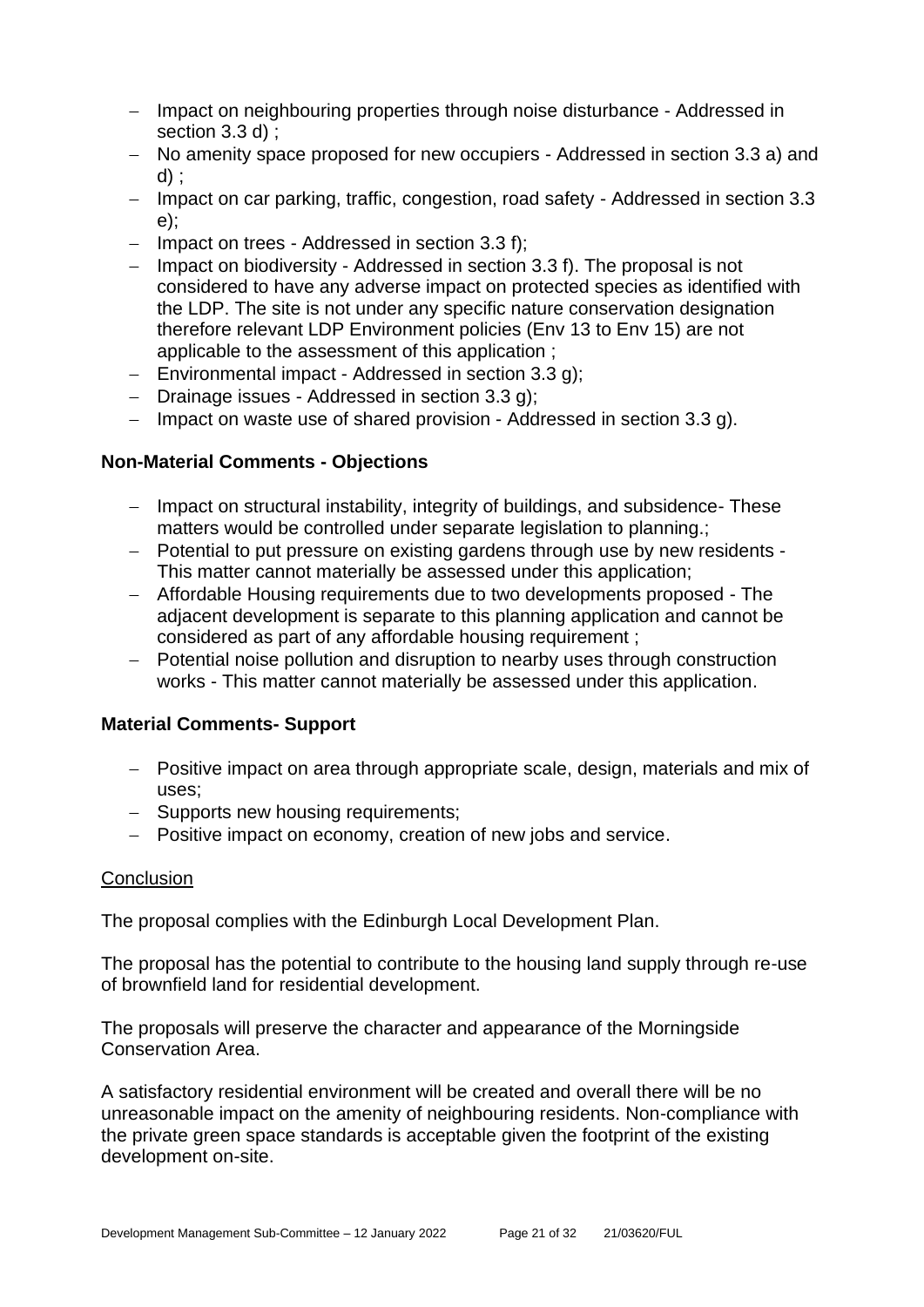A reduced reliance on car usage is encouraged and promotion of sustainable modes of transport through appropriately designed cycle provision is supported. No specific road or pedestrian safety issues will occur as a result. The proposal minimises environmental resource use and incorporates sustainable features.

A condition is required for the submission and implementation of a culvert survey in order to ensure no increase in flood risk will occur.

The proposal complies with the policy principles of sustainable development set out in Scottish Planning Policy (SPP) and the policies contained within the Edinburgh Local Development Plan. There are no other material considerations which outweigh this conclusion.

It is recommended that this application be Granted subject to the details below.

#### **3.4 Conditions/reasons/informatives**

#### **Conditions** :-

- 1. Prior to occupation of the residential units hereby approved, the glazing requirements detailed on the approved drawing reference 12A shall be installed.
- 2. No development shall take place until the blockage in the culvert identified in Appendix 2 of the submitted Drainage Strategy reference P1470, dated September 2021, is removed and a full CCTV culvert survey completed and submitted for the written approval of the planning authority.

The survey shall ascertain whether additional repairs and maintenance are required. The condition must be adequate as to not reduce the capacity of the culvert and to allow flow and not pose a flood risk as a result of the proposed surface water discharge rate. The CCTV survey will also identify structural defects and confirm whether repairs are required.

In the event works are required, the construction of the building shall not take place until those works have been carried out.

- 3. A detailed specification, including trade names where appropriate, of all the proposed external materials shall be submitted to and approved in writing by the Planning Authority before work is commenced on site. This should include details of the stone coursing on the front (east) elevation of the building hereby approved. Note: samples of the materials may be required.
- 4. Prior to the commencement of development details of fully enclosed secure cycle stores shall be submitted to and approved in writing by the Planning Authority. The cycle stores shall thereafter be implemented prior to the first occupation of the residential units.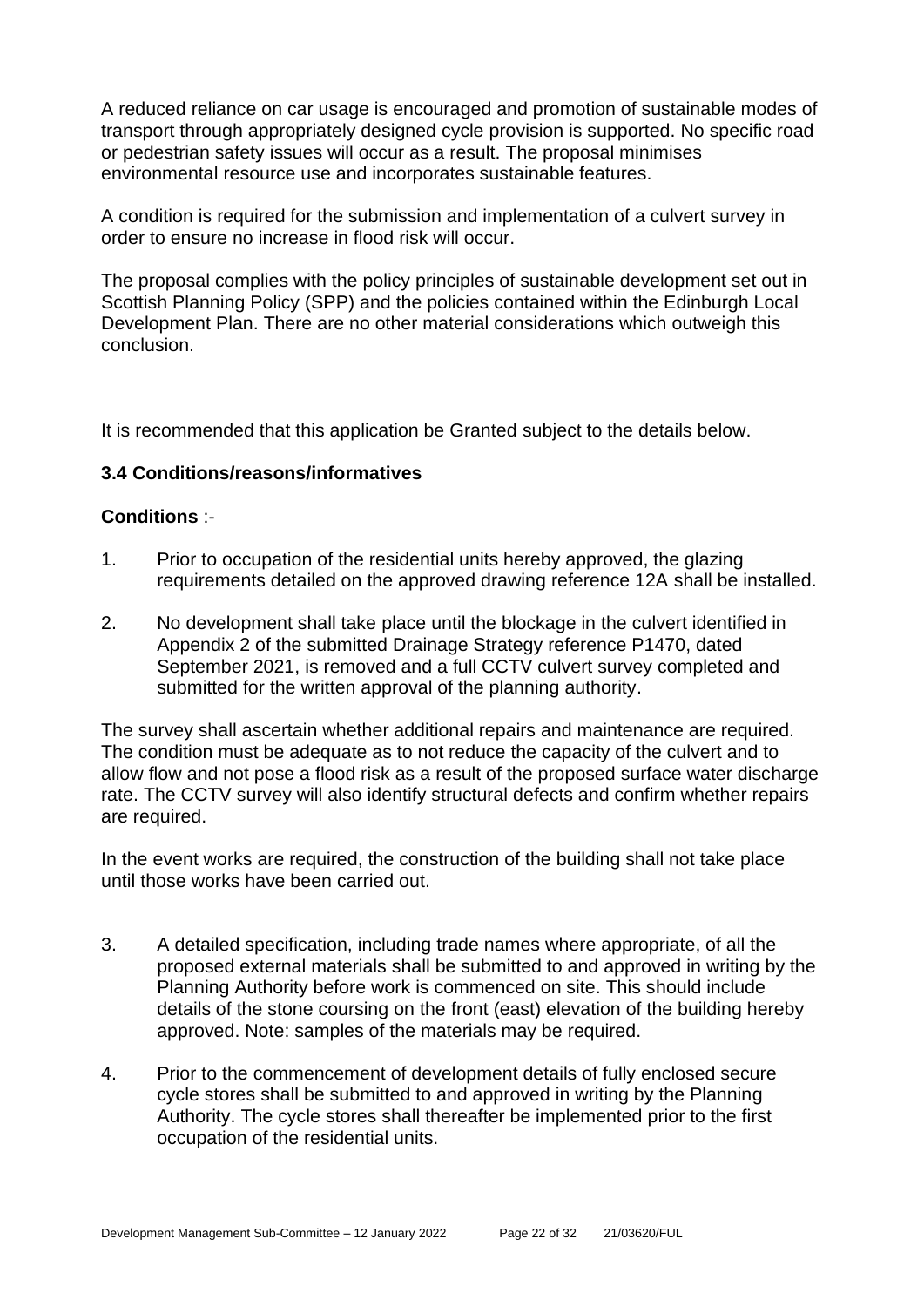#### **Reasons**:-

- 1. In order to safeguard the amenity of future occupiers.
- 2. In order to ensure the proposal does not result in an increased flood risk.
- 3. In order to enable the planning authority to consider these matters in detail and to safeguard the character of the conservation area.
- 4. In order to provide appropriately designed cycle storage for future residents.

#### **Informatives**

It should be noted that:

- 1. The development hereby permitted shall be commenced no later than the expiration of three years from the date of this consent.
- 2. No development shall take place on the site until a 'Notice of Initiation of Development' has been submitted to the Council stating the intended date on which the development is to commence. Failure to do so constitutes a breach of planning control, under Section 123(1) of the Town and Country Planning (Scotland) Act 1997.
- 3. As soon as practicable upon the completion of the development of the site, as authorised in the associated grant of permission, a 'Notice of Completion of Development' must be given, in writing to the Council.
- 4. a. The applicant should consider developing a Travel Plan including provision of pedal cycles (inc. electric cycles), secure cycle parking, public transport travel passes, a Welcome Pack, a high-quality map of the neighbourhood (showing cycling, walking and public transport routes to key local facilities), timetables for local public transport.
- b. The applicant should consider the provision of a car club space in the area. A contribution of £7,000 (£1,500 per order plus £5,500 per car) would be required but this does not require to be subject to a legal agreement.
- c. The applicant should be advised that as the development is located in the extended Controlled Parking Zone, they will be eligible for one residential parking permit per property in accordance with the Transport and Environment Committee decision of 4 June 2013.

See

https://democracy.edinburgh.gov.uk/Data/Transport%20and%20Environment%20Com mittee/20130604/Agenda/item\_77\_-

\_controlled\_parking\_zone\_amendments\_to\_residents\_permits\_eligibility.pdf (Category D - New Build);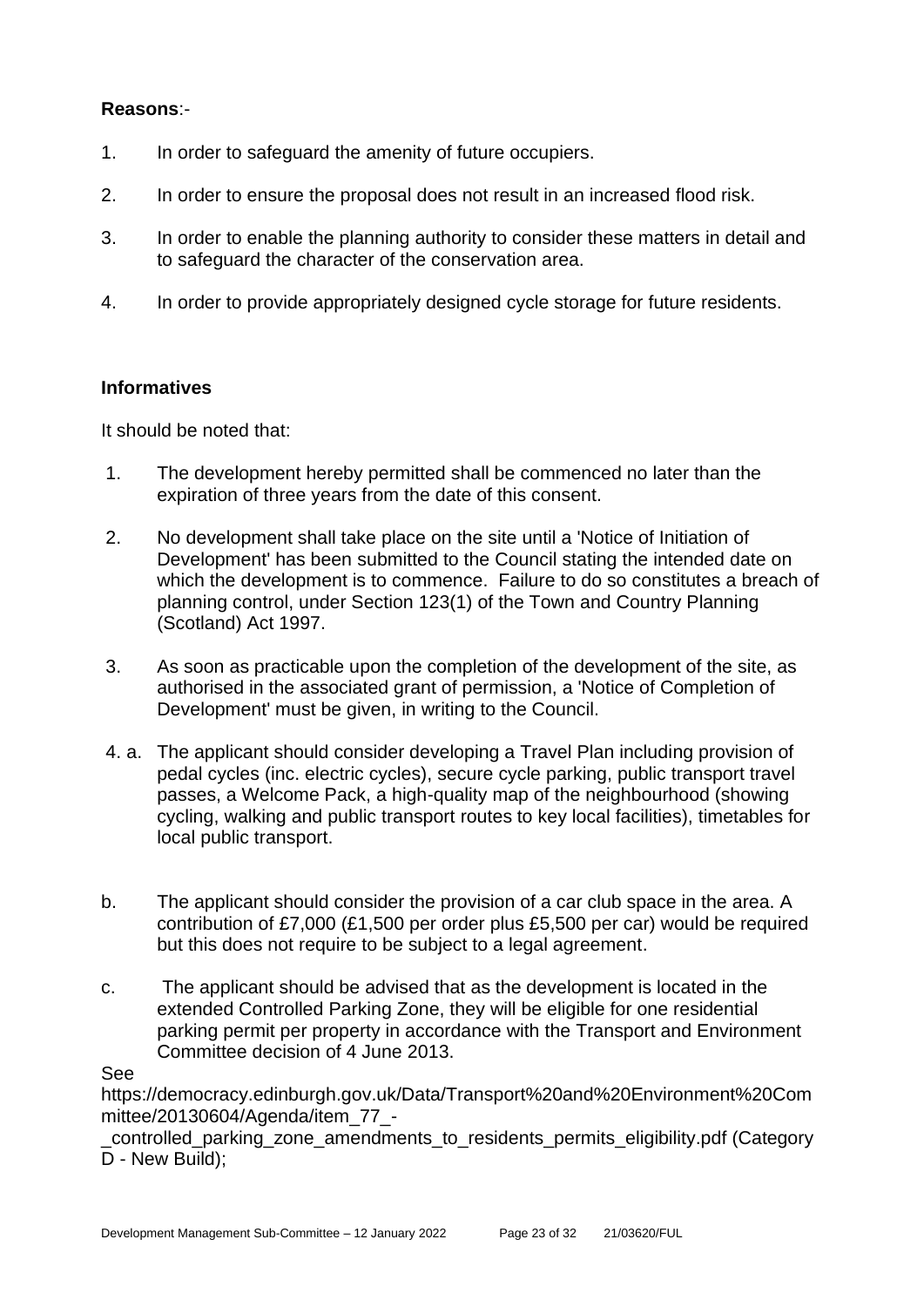- d. Any doors or gates must open inwards onto the property
- 5. The design and installation of any plant, machinery or equipment shall be such that any associated noise complies with NR25 when measured within any nearby living apartment, and no structure borne vibration is perceptible within any nearby living apartment.
- 6. The applicant is required to submit a pre-development enquiry to Scottish Water for approval.
- 7. There is potential that a Controlled Activities Regulations (CAR) License for works to / within the vicinity of the culvert is required. It is therefore recommended that the applicant contacts SEPA for guidance on this matter at planningsoutheast@sepa.org.uk and also refers to https://www.sepa.org.uk/media/34761/car\_a\_practical\_quide.pdf.

It should be noted that the guidance it states, 'removal of structures is a controlled activity'. Section 6 of the guidance covers Engineering Activities, and Table 5 from page 49 gives the level of authorisation that is applicable.

# **Financial impact**

#### **4.1 The financial impact has been assessed as follows:**

There are no financial implications to the Council.

#### **Risk, Policy, compliance and governance impact**

**5.1** Provided planning applications are determined in accordance with statutory legislation, the level of risk is low.

#### **Equalities impact**

#### **6.1 The equalities impact has been assessed as follows:**

The application has been assessed and has no impact in terms of equalities or human rights.

#### **Sustainability impact**

#### **7.1 The sustainability impact has been assessed as follows:**

This application is not subject to the sustainability requirements of the Edinburgh Design Guidance.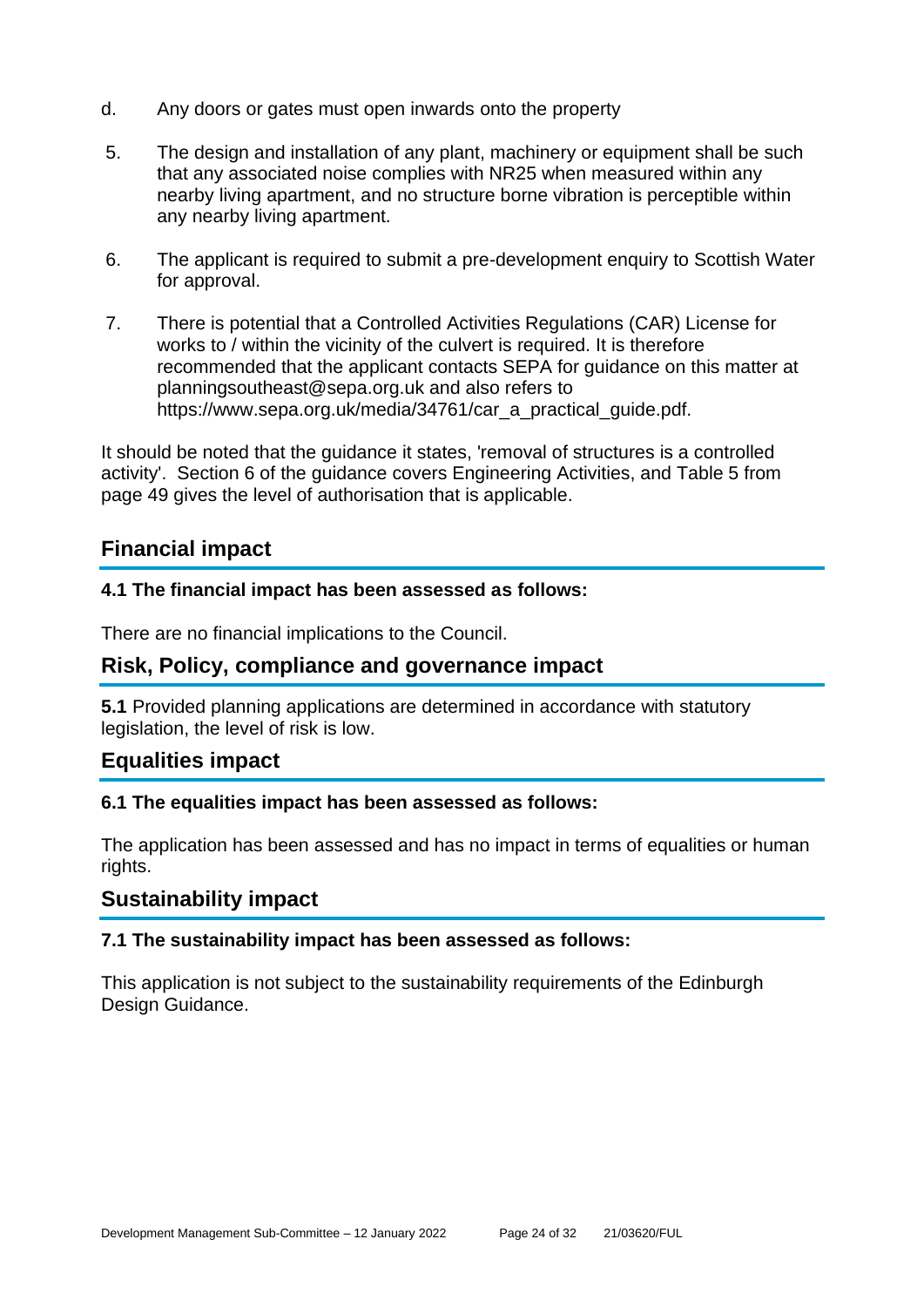# **Consultation and engagement**

#### **8.1 Pre-Application Process**

Pre-application discussions took place on this application.

#### **8.2 Publicity summary of representations and Community Council comments**

76 representations have been received (41 objections, 33 supporting comments and 2 neutral comments)

# **Background reading/external references**

- To view details of the application, go to
- [Planning and Building Standards online services](https://citydev-portal.edinburgh.gov.uk/idoxpa-web/search.do?action=simple&searchType=Application)
- [Planning guidelines](http://www.edinburgh.gov.uk/planningguidelines)
- [Conservation Area Character Appraisals](http://www.edinburgh.gov.uk/characterappraisals)
- **[Edinburgh Local Development Plan](http://www.edinburgh.gov.uk/localdevelopmentplan)**
- **[Scottish Planning Policy](http://www.scotland.gov.uk/Topics/Built-Environment/planning/Policy)**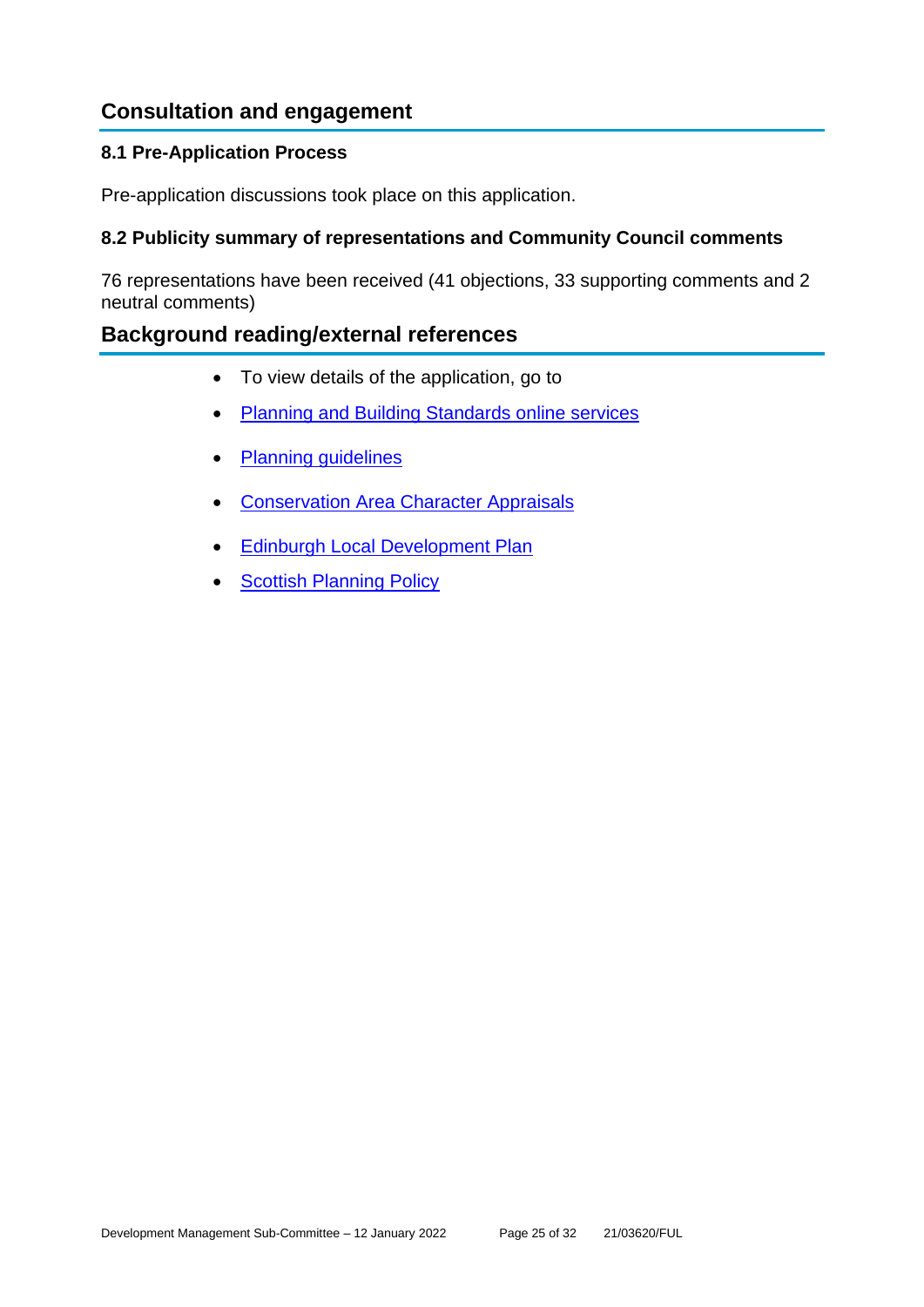| <b>Statutory Development</b><br><b>Plan Provision</b> | Edinburgh Local Development Plan - Urban Area |
|-------------------------------------------------------|-----------------------------------------------|
| Date registered                                       | 5 July 2021                                   |
| <b>Drawing numbers/Scheme</b>                         | 01-05, 06A, 07, 08, 09A, 10A, 11B, 12A, 13B,  |
|                                                       | Scheme 2                                      |

**David Givan** Chief Planning Officer PLACE The City of Edinburgh Council

Contact: Lewis McWilliam, Planning Officer E-mail:lewis.mcwilliam@edinburgh.gov.uk

#### **Links - Policies**

#### **Relevant Policies:**

#### **Relevant policies of the Local Development Plan.**

LDP Policy Hou 1 (Housing Development) sets criteria for assessing the principle of housing proposals.

LDP Policy Hou 2 (Housing Mix) requires provision of a mix of house types and sizes in new housing developments to meet a range of housing needs.

LDP Policy Hou 3 (Private Green Space in Housing Development) sets out the requirements for the provision of private green space in housing development.

LDP Policy Hou 4 (Housing Density) sets out the factors to be taken into account in assessing density levels in new development.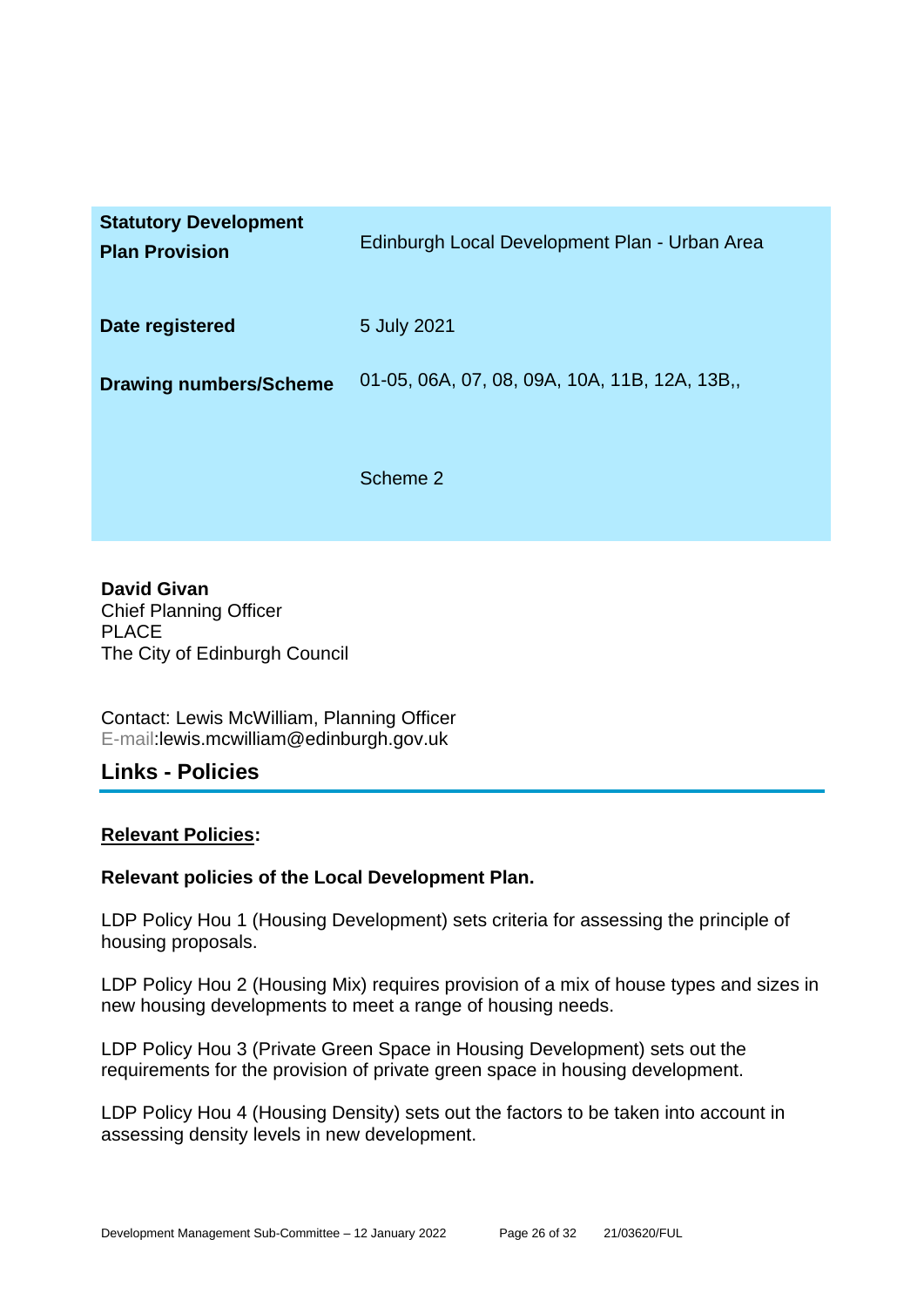LDP Policy Env 5 (Conservation Areas - Demolition of Buildings) sets out criteria for assessing proposals involving the demolition of buildings within a conservation area.

LDP Policy Env 6 (Conservation Areas - Development) sets out criteria for assessing development in a conservation area.

LDP Policy Env 9 (Development of Sites of Archaeological Significance) sets out the circumstances in which development affecting sites of known or suspected archaeological significance will be permitted.

LDP Policy Env 12 (Trees) sets out tree protection requirements for new development.

LDP Policy Env 21 (Flood Protection) sets criteria for assessing the impact of development on flood protection.

LDP Policy Des 1 (Design Quality and Context) sets general criteria for assessing design quality and requires an overall design concept to be demonstrated.

LDP Policy Des 2 (Co-ordinated Development) establishes a presumption against proposals which might compromise the effect development of adjacent land or the wider area.

LDP Policy Des 3 (Development Design - Incorporating and Enhancing Existing and Potential Features) supports development where it is demonstrated that existing and potential features have been incorporated into the design.

LDP Policy Des 4 (Development Design - Impact on Setting) sets criteria for assessing the impact of development design against its setting.

LDP Policy Des 5 (Development Design - Amenity) sets criteria for assessing amenity.

LDP Policy Des 6 (Sustainable Buildings) sets criteria for assessing the sustainability of new development.

LDP Policy Des 7 (Layout design) sets criteria for assessing layout design.

LDP Policy Des 13 (Shopfronts) sets criteria for assessing shopfront alterations and advertising proposals.

LDP Policy Ret 3 (Town Centres) sets criteria for assessing retail development in or on the edge of town centres.

LDP Policy Tra 2 (Private Car Parking) requires private car parking provision to comply with the parking levels set out in Council guidance, and sets criteria for assessing lower provision.

LDP Policy Tra 3 (Private Cycle Parking) requires cycle parking provision in accordance with standards set out in Council guidance.

LDP Policy Tra 4 (Design of Off-Street Car and Cycle Parking) sets criteria for assessing design of off-street car and cycle parking.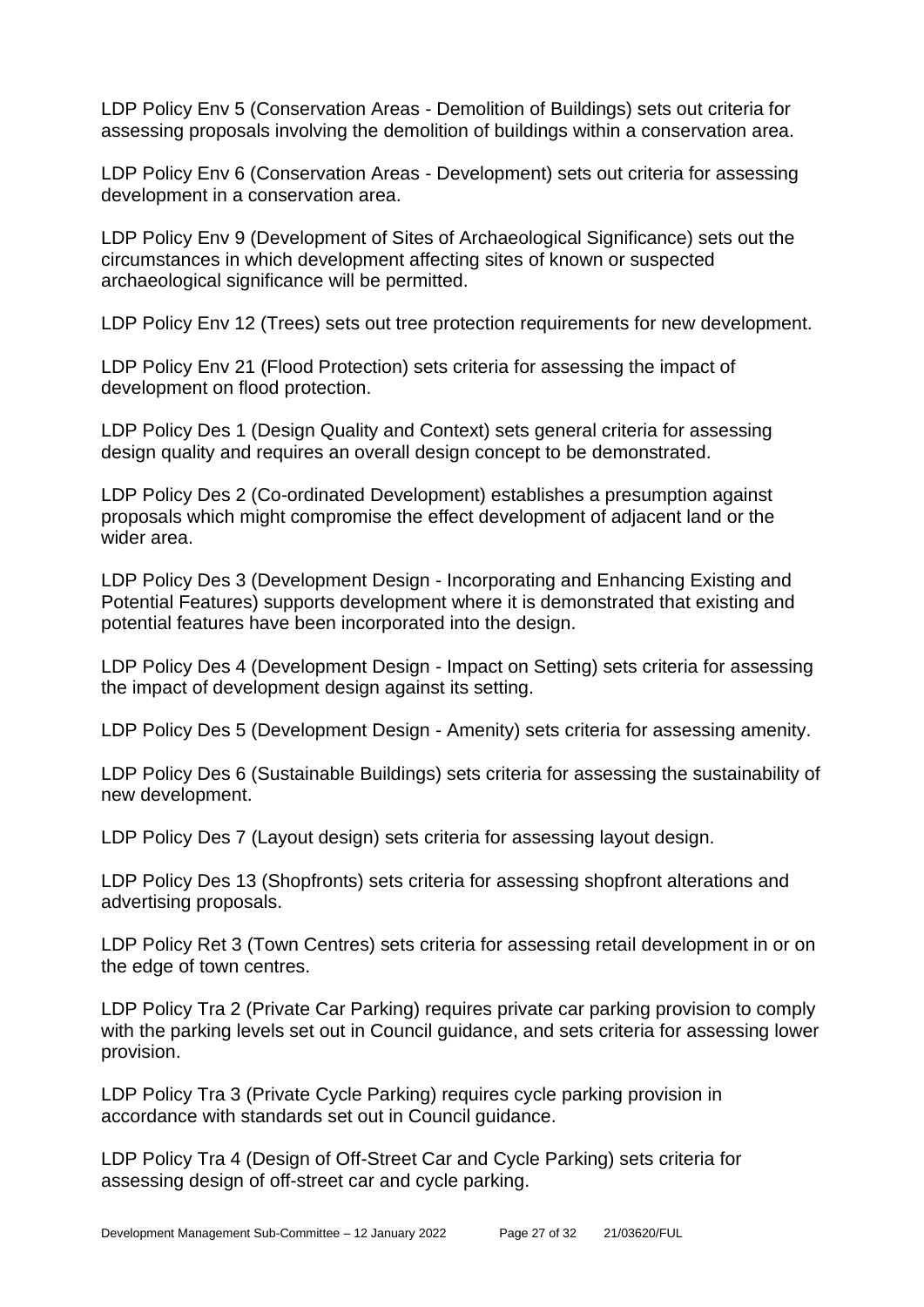#### **Relevant Non-Statutory Guidelines**

**Non-statutory guidelines** 'LISTED BUILDINGS AND CONSERVATION AREAS' provides guidance on repairing, altering or extending listed buildings and unlisted buildings in conservation areas.

**Non-Statutory guidelines** Edinburgh Design Guidance supports development of the highest design quality and that integrates well with the existing city. It sets out the Council's expectations for the design of new development, including buildings, parking, streets and landscape, in Edinburgh.

Scottish Planning Policy (SPP) - The SPP sets out Scottish Government policy on nationally important land use matters and includes subject specific policies on: economic development, town centres and retailing, housing, rural development, coastal planning, fish farming, historic environment, landscape and natural heritage, open space and physical activity, green belts, transport, renewable energy, flooding and drainage, waste management, minerals, on-shore oil and gas, surface coal mining and communications infrastructure.

#### **Other Relevant policy guidance**

The Morningside Conservation Area Character Appraisal emphasises that the architectural character of the conservation area is largely composed of Victorian and Edwardian villas and terraces which form boundaries to extensive blocks of private open space. The villa streets are complemented by the profusion of mature trees, extensive garden settings, stone boundary walls and spacious roads. The villas which are in variety of architectural styles are unified by the use of local building materials.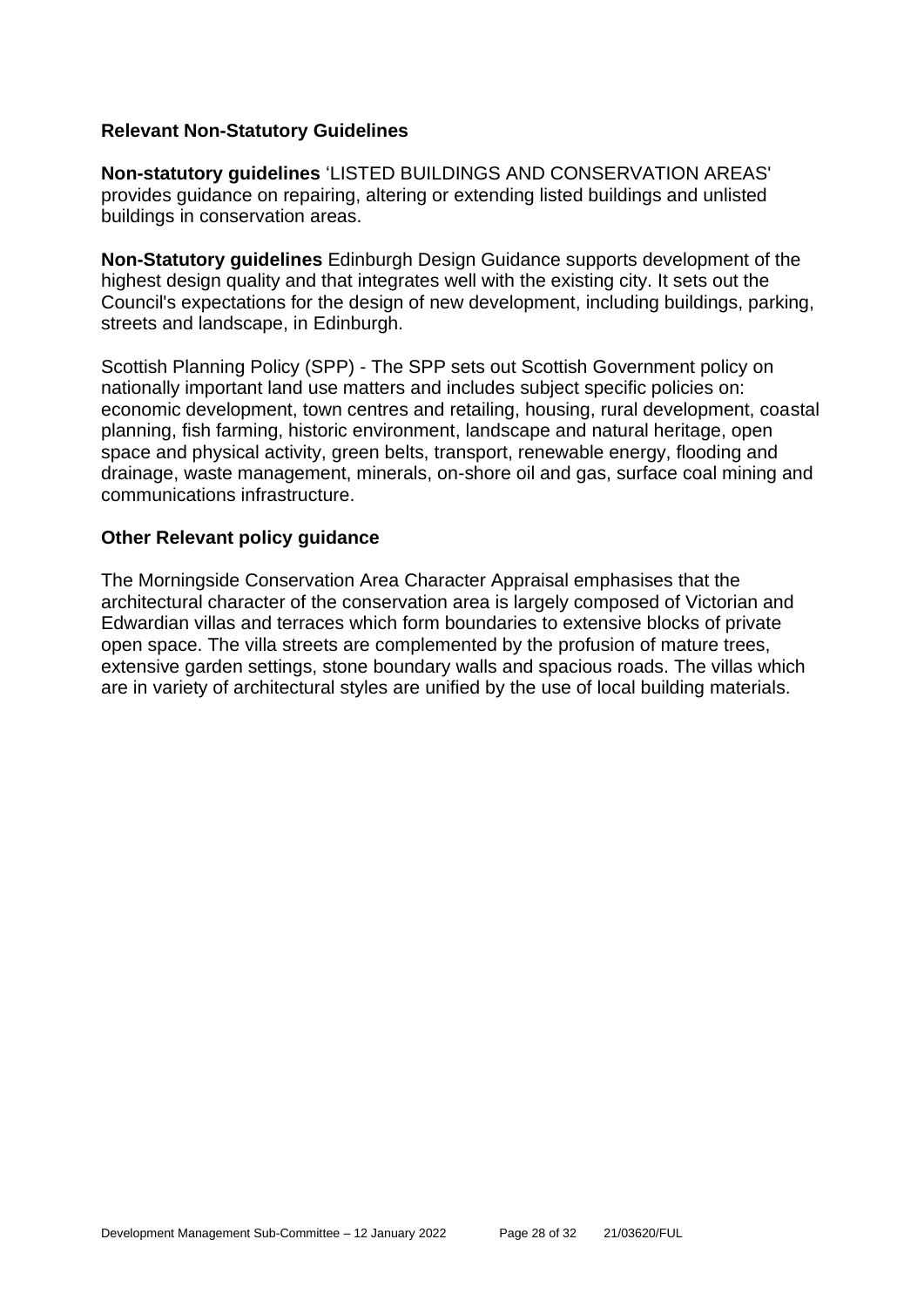# **Appendix 1**

**Application for Planning Permission 21/03620/FUL At 358 - 364 Morningside Road, Edinburgh, EH10 4QN Partial demolition of existing ground floor retail unit, alterations and extension to form replacement ground floor and basement retail unit (class 1) and erection of 10 flats in the upper floors, with associated cycle parking and infrastructure (as amended).**

# **Consultations**

#### **Environmental Protection:**

The application proposes the erection of 10 flats above a replacement retail premises. A cafe/restaurant with residential flats above is situated to the south with a bank with residential flats above to the north.

A noise impact assessment (NIA) has been provided in support of the application which recommends a glazing and ventilation specification to ensure that road traffic noise will be within acceptable internal levels. A condition is recommended below to that effect. The NIA has also recommended maximum plant noise and separating floor specifications which have been recommended within conditions below.

Morningside Road can be very congested with road traffic and is a major thoroughfare route into and out of south Edinburgh to the city centre. The applicant therefore proposes a car free development which is supported by Environmental Protection. However, in contrast, the application proposes to utilise gas as a means of water and spatial heating for the units. Gas only serves to increase background NO2 levels within an area already affected by high levels of the pollutant and so it is disappointing to see gas boilers being proposed within this new city development. Environmental Protection therefore does not support this aspect of the development.

However, on balance, Environmental Protection does not object to the application subject to the following conditions:

Glazing requirements as shown on drawing 2931 (PL) 10 B and dated Jun 2021 should be installed prior to occupation of the development.

The maximum plant specification details as measured from 1 metre and shown on drawing 2931 (PL) 14 and dated October 2021 shall be implemented for proposed plant prior to the use hereby approved being taken up.

The separating floor specification as shown on drawing 2931 (PL) 14 and dated October 2021 shall be implemented prior to the use hereby approved being taken up.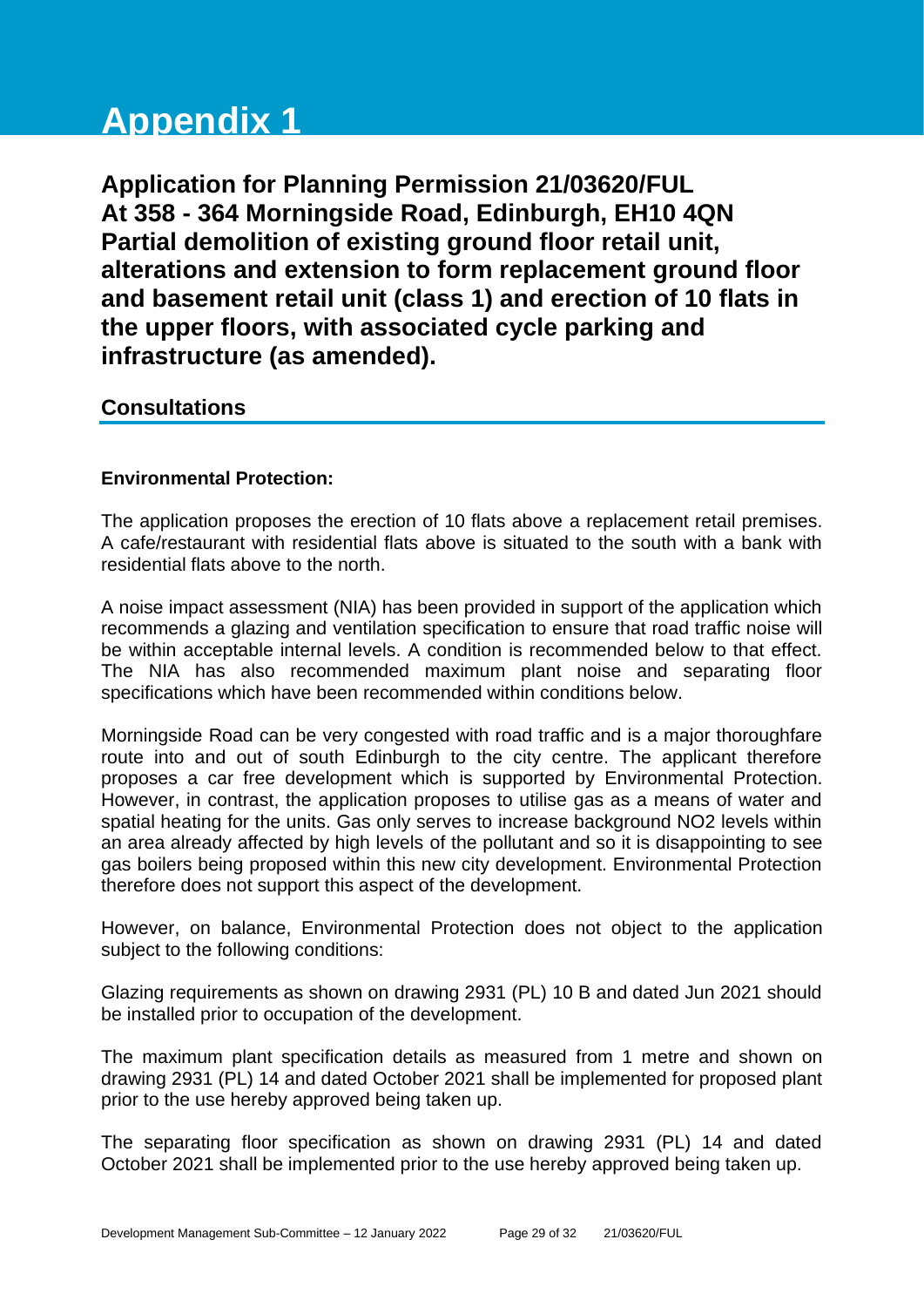#### **Flooding:**

The applicant started a CCTV survey to determine the condition of the culvert. The outputs of this survey are in Appendix 2 of the Surface Water Management Plan on the portal. The applicant was unable to complete the survey due to a blockage (believed to be a tree branch) approximately 8m downstream of manhole reference 5003, approximately at south-west corner of the existing post office building.

The applicant must clear the blockage and complete the CCTV survey to assess the condition and determine whether additional repairs and maintenance are required. The condition must be adequate as to not reduce the capacity of the culvert and to allow flow and not pose a flood risk as a result of the proposed surface water discharge rate. The CCTV survey will also identify structural defects and confirm whether repairs are required.

#### **Scottish Environment Protection Agency:**

We have no objection to this application on the grounds of flood risk.

The site is outwith, albeit adjacent to the SEPA surface water flood map extent. You can view the SEPA Flood Maps and find out more about them at Flood Maps.

A small, culverted watercourse (the 'Jordan Burn') flows along the north of the site boundary. The SEPA Flood Maps do not cover small watercourses (catchments <3km2) but they can still cause flooding. We do not hold information on observed flooding in this location and we are pleased that contact has been made with CEC Flood Risk Management Team for further advice on flood risk in this area, we note no records of flooding have been observed.

We welcome the provision of a Flood Risk Assessment for the site (ref: P14790, Goodson Associates Revised FRA, August 2021). We are satisfied that the recommendations from the FRA have been taken into account in the design of the site and development has been limited to land which is unlikely to flood based on all information we hold.

Through a comparison of the existing versus proposed plans, we note that there are no proposed changes to land use vulnerability on the basement and ground floor levels. A pedestrian access way will remain over the location of the culverted watercourse on the ground level. The residential flatted development is located on the stories above ground floor level and we are satisfied that the proposal will not introduce highly vulnerable receptors immediately on top of the culverted watercourse that is to remain active. We would not support highly vulnerable (residential) development on the basement or ground floor level due to the increased susceptibility of such site users in the event of a flood. The proposal may however restrict future access to this small reach of the culverted watercourse, though we note from the culvert survey that no manholes have been identified within the site boundary so we are not aware of access currently being available at the site.

For information, safe access/egress by emergency vehicles and surface water management are matters under the remit of the local Flood Risk Management Authority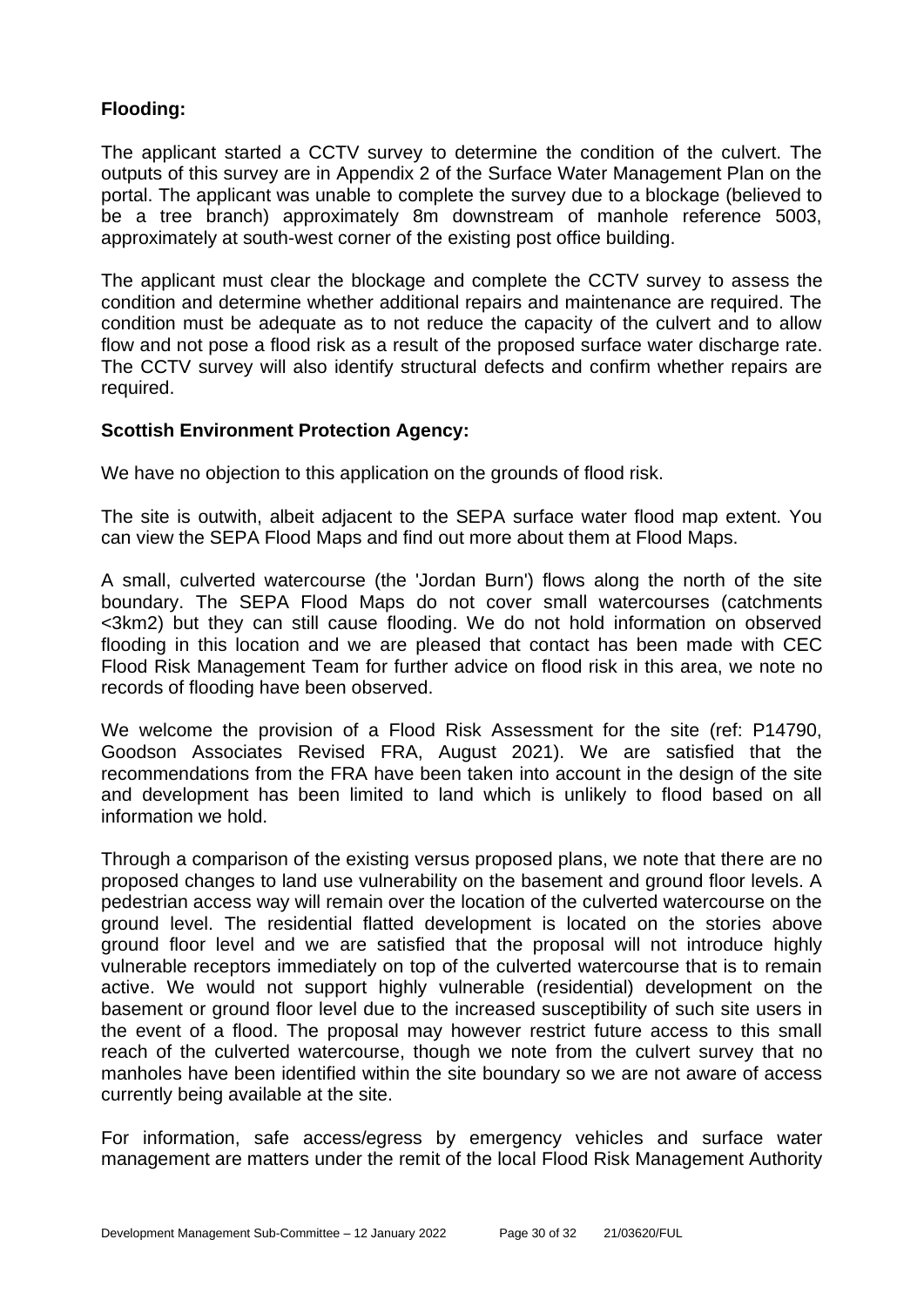at City of Edinburgh Council. It is therefore for City of Edinburgh Council to comment on the acceptability of the proposed flood mitigation measures.

#### **Transport:**

1. The applicant should consider developing a Travel Plan including provision of pedal cycles (inc. electric cycles), secure cycle parking, public transport travel passes, a Welcome Pack, a high-quality map of the neighbourhood (showing cycling, walking and public transport

routes to key local facilities), timetables for local public transport;

2. The applicant should consider the applicant should consider the provision of a car club space in the area. A contribution of £7,000 (£1,500 per order plus £5,500 per car) would be required but this does not require to be subject to a legal agreement;

3. The applicant should be advised that as the development is located in the extended Controlled Parking Zone, they will be eligible for one residential parking permit per property in accordance with the Transport and Environment Committee decision of 4 June 2013.

See

https://democracy.edinburgh.gov.uk/Data/Transport%20and%20Environmen%20Com mittee/20130604/Agenda/item\_77\_

\_controlled\_parking\_zone\_amendments\_to\_residents\_permits\_eligibility.pdf (Category D -New Build);

4. Any doors or gates must open inwards onto the property.

Zero car parking and 22 cycle parking spaces is considered acceptable.

#### **Archaeology:**

Historically the site occurs on the southern bank of the Jordan Burn, now canalised and running under the small ally-way across the northern boundary of the site. The site was developed in the 19th century, though only the cellar occupies half the site and a stub of the former tenement's façade survive.

Although the surviving Victorian façade will be removed it loss is not considered significant, similarly given the scale of previous development on this site it is considered theta new scheme would not have a Signiant impact upon earlier remains in particular Palaeo-environmental evidence relating to the Jordan Burn.

As the Victorian cellar will be retained, it has been concluded that this scheme would not have a significant archaeologial impact and that there are no known, significant archaeological implications.

#### **Scottish Water:**

There is currently sufficient capacity in the Glencorse Water Treatment Works to service your development. However, please note that further investigations may be required to be carried out once a formal application has been submitted to us.